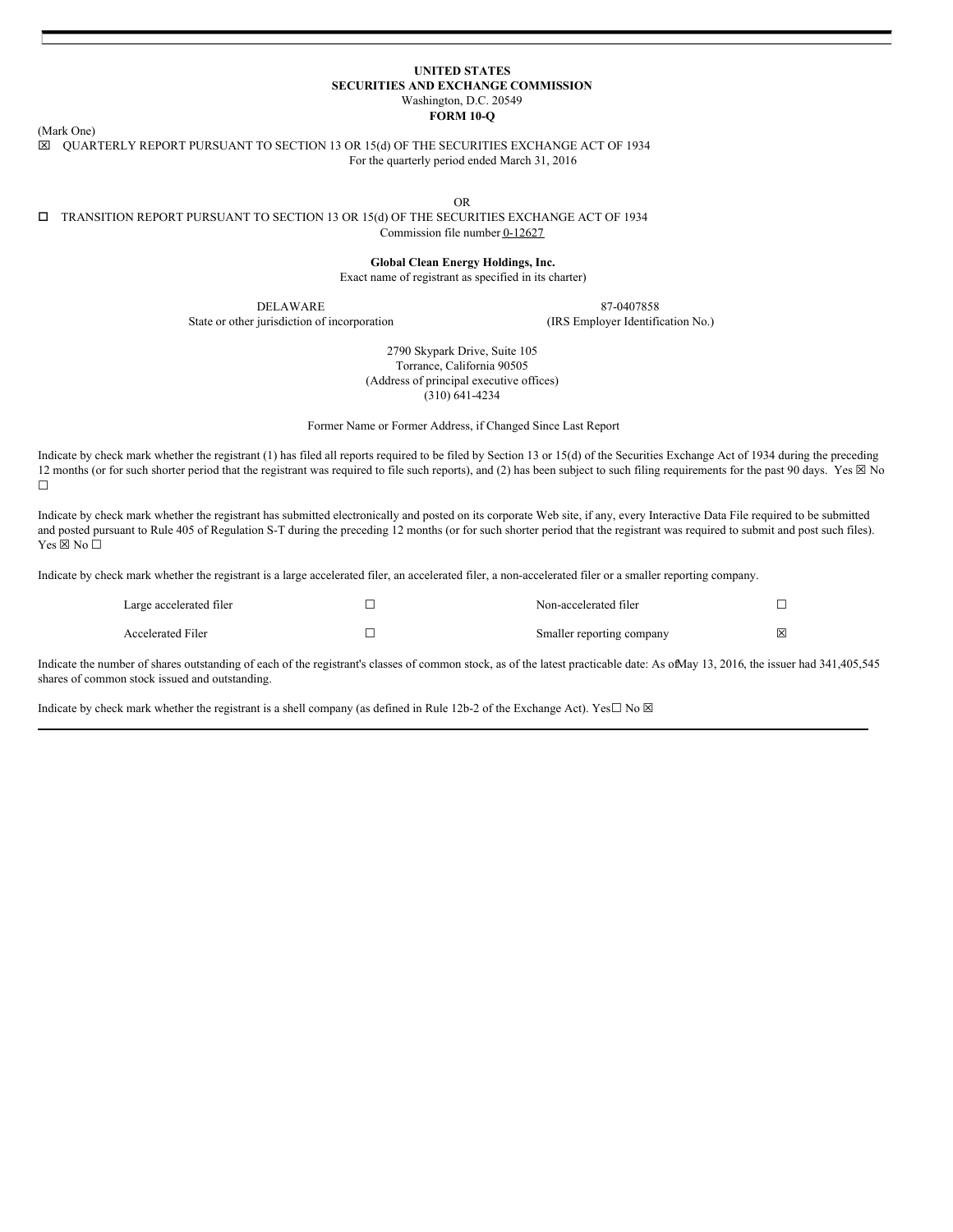#### **GLOBAL CLEAN ENERGY HOLDINGS, INC. AND SUBSIDIARIES CONDENSED CONSOLIDATED BALANCE SHEETS**

|                                                                                    |              | March 31,<br>2016 |              | December 31,<br>2015 |  |
|------------------------------------------------------------------------------------|--------------|-------------------|--------------|----------------------|--|
| <b>ASSETS</b>                                                                      |              | (Unaudited)       |              |                      |  |
|                                                                                    |              |                   |              |                      |  |
| <b>CURRENT ASSETS</b>                                                              |              |                   |              |                      |  |
| Cash and cash equivalents                                                          | $\mathbb{S}$ | 2,256             | $\mathbb{S}$ | 34,704               |  |
| Accounts receivable                                                                |              | 13,595            |              | 10,160               |  |
| Inventory                                                                          |              | 25,921            |              | 26,544               |  |
| Other current assets                                                               |              | 36,230            |              | 36,846               |  |
| Current assets of discontinued operations                                          |              | 63,919            |              | 218,015              |  |
| <b>Total Current Assets</b>                                                        |              | 141,921           |              | 326,269              |  |
| PROPERTY AND EQUIPMENT, NET                                                        |              | 7,094             |              | 7,868                |  |
| <b>INTANGIBLE ASSETS, NET</b>                                                      |              | 3,421,191         |              | 3,482,498            |  |
| Noncurrent assets of discontinued operations                                       |              |                   |              |                      |  |
| Other noncurrent assets                                                            |              | 2,626             |              | 2,626                |  |
|                                                                                    |              |                   |              |                      |  |
| <b>TOTAL ASSETS</b>                                                                | \$           | 3,572,832         | S            | 3,819,261            |  |
| <b>LIABILITIES AND STOCKHOLDERS' DEFICIT</b>                                       |              |                   |              |                      |  |
| <b>CURRENT LIABILITIES</b>                                                         |              |                   |              |                      |  |
| Accounts payable and accrued expenses                                              | \$           | 3,060,695         | S            | 3,041,612            |  |
| Accrued payroll and payroll taxes                                                  |              | 1,435,216         |              | 1,380,155            |  |
| Deferred revenue                                                                   |              |                   |              |                      |  |
| Accrued interest payable                                                           |              | 528,573           |              | 455,029              |  |
| Notes payable                                                                      |              | 1,369,856         |              | 1,369,856            |  |
| Convertible notes payable                                                          |              | 697,000           |              | 697,000              |  |
| Derivative Liability                                                               |              | 106,000           |              | 106,000              |  |
| Current liabilities from discontinued operations                                   |              |                   |              |                      |  |
| <b>Total Current Liabilities</b>                                                   |              | 7,197,340         |              | 7,049,652            |  |
|                                                                                    |              |                   |              |                      |  |
| <b>STOCKHOLDERS' DEFICIT</b>                                                       |              |                   |              |                      |  |
| Preferred stock - \$0.001 par value; 50,000,000 shares authorized                  |              |                   |              |                      |  |
| Series B, convertible; 13,000 shares issued and outstanding (aggregate liquidation |              |                   |              |                      |  |
| preference of \$1,300,000)                                                         |              | 13                |              | 13                   |  |
| Common stock, \$0.001 par value; 500,000,000 shares authorized;                    |              |                   |              |                      |  |
| 341,405,545 issued and outstanding                                                 |              | 341,405           |              | 341,405              |  |
| Additional paid-in capital                                                         |              | 30,559,890        |              | 30,533,184           |  |
| Accumulated deficit                                                                |              | (34, 629, 719)    |              | (34,210,969)         |  |
| Accumulated other comprehensive gain (loss)                                        |              | 103,903           |              | 105,976              |  |
| <b>Total Global Clean Energy Holdings, Inc. Stockholders' Deficit</b>              |              | (3,624,508)       |              | (3,230,391)          |  |
| <b>Total Stockholders' Deficit</b>                                                 |              | (3,624,508)       |              | (3,230,391)          |  |
| TOTAL LIABILITIES AND STOCKHOLDERS' DEFICIT                                        | S            | 3,572,832         | S            | 3,819,261            |  |
|                                                                                    |              |                   |              |                      |  |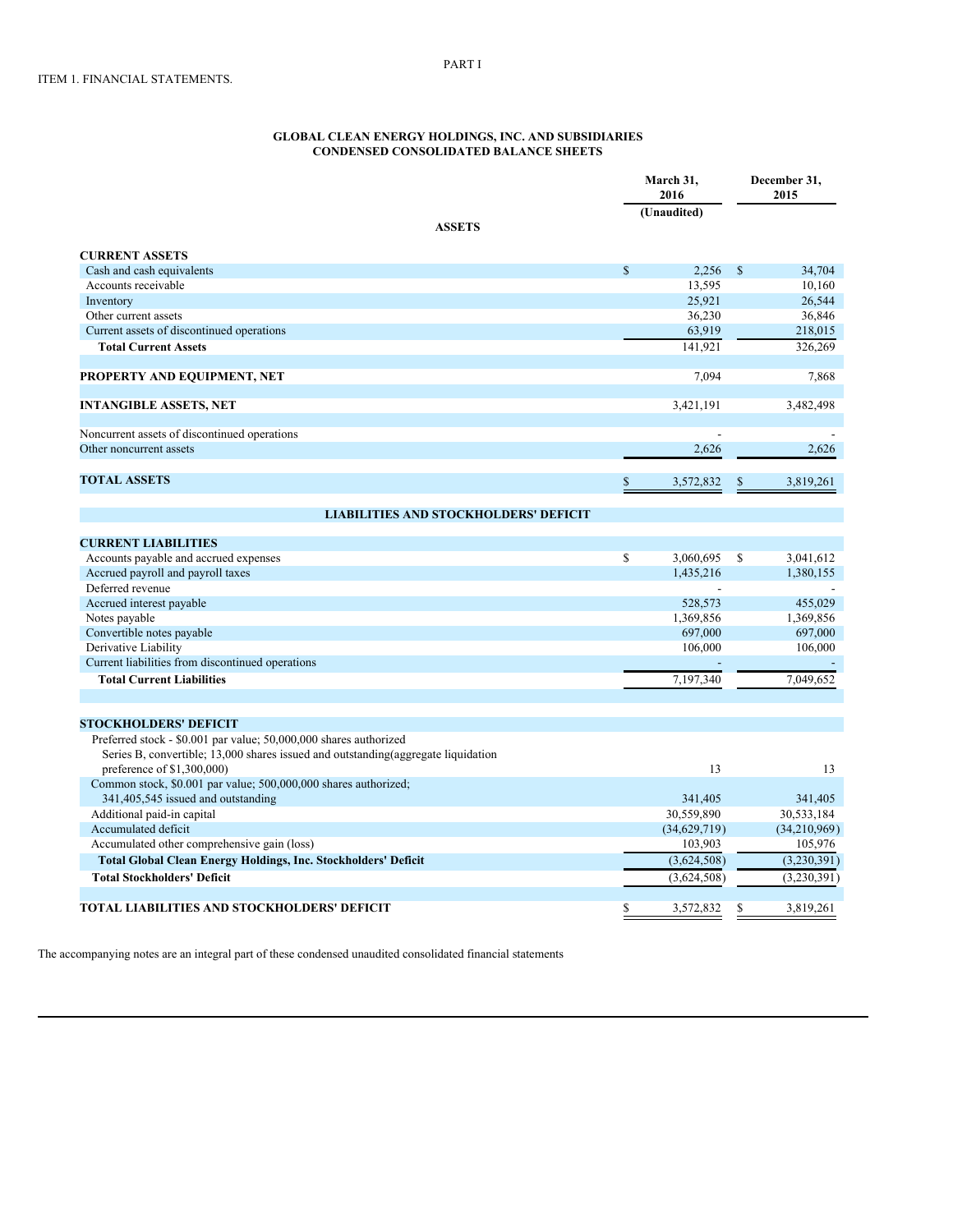### **GLOBAL CLEAN ENERGY HOLDINGS, INC. AND SUBSIDIARIES CONDENSED CONSOLIDATED STATEMENTS OF OPERATIONS (unaudited)**

|                                                              |                | For the three months Ended<br>March 31, |             |  |  |
|--------------------------------------------------------------|----------------|-----------------------------------------|-------------|--|--|
|                                                              | 2016           |                                         | 2015        |  |  |
| Revenue                                                      | \$<br>121,647  | \$                                      | 150,220     |  |  |
| <b>Total Revenue</b>                                         | 121,647        |                                         | 150,220     |  |  |
| <b>Operating Expenses</b>                                    |                |                                         |             |  |  |
| General and administrative                                   | 454,060        |                                         | 530,581     |  |  |
| Plantation operating costs                                   |                |                                         | 7,172       |  |  |
| <b>Total Operating Expenses</b>                              | 454,060        |                                         | 537,753     |  |  |
| <b>Operating Loss</b>                                        | (332, 413)     |                                         | (387, 533)  |  |  |
| Other Income (Expenses)                                      |                |                                         |             |  |  |
| Interest expense, net                                        | (73, 517)      |                                         | (20, 870)   |  |  |
| Gain on settlement of liabilities                            |                |                                         | 270,323     |  |  |
| Change in fair value of derivative                           |                |                                         | 8,000       |  |  |
| Foreign currency transaction gain (loss)                     |                |                                         | 170         |  |  |
| Other Income (Expenses), Net                                 | (73, 517)      |                                         | 257,623     |  |  |
| Loss from Continuing Operations                              | (405, 930)     |                                         | (129,910)   |  |  |
| Less Net Loss from Discontinued Operations                   | (12, 820)      |                                         | (347, 221)  |  |  |
| Net Loss                                                     | (418,750)<br>S | S                                       | (477, 131)  |  |  |
|                                                              |                |                                         |             |  |  |
| <b>Basic and diluted Loss per Common Share:</b>              |                |                                         |             |  |  |
| Loss from Continuing Operations                              | \$<br>(0.001)  | <sup>\$</sup>                           | (0.001)     |  |  |
| Loss from Discontinued Operations                            | \$<br>(0.000)  | \$                                      | (0.001)     |  |  |
| Net Loss per Common Share                                    | \$<br>(0.001)  | \$                                      | (0.002)     |  |  |
| Basic and diluted Weighted-Average Common Shares Outstanding | 341,405,545    |                                         | 339,187,545 |  |  |
|                                                              |                |                                         |             |  |  |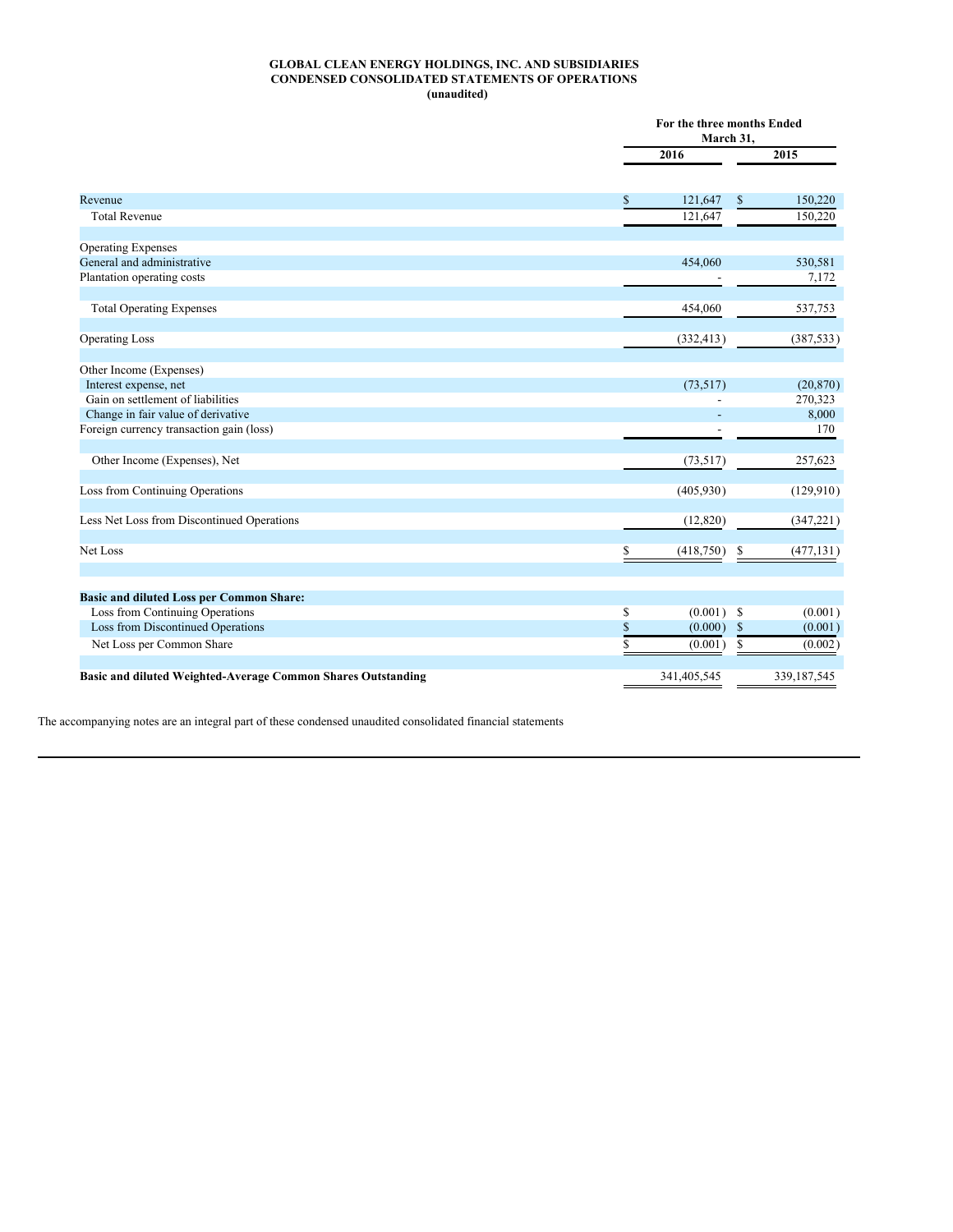### **GLOBAL CLEAN ENERGY HOLDINGS, INC. AND SUBSIDIARIES CONDENSED CONSOLIDATED STATEMENTS OF CASH FLOWS (unaudited)**

|                                                                             |    | For the three months ended<br>March 31. |              |                   |  |
|-----------------------------------------------------------------------------|----|-----------------------------------------|--------------|-------------------|--|
|                                                                             |    | 2016                                    |              | 2015              |  |
| <b>Operating Activities</b>                                                 |    |                                         |              |                   |  |
| <b>Net Loss</b>                                                             | S  | $(418,750)$ \$                          |              | (477, 131)        |  |
| Net loss from discontinued operations                                       |    | (12,820)                                |              | (347, 221)        |  |
| Net loss from continued operations                                          |    | (405, 930)                              |              | (129,910)         |  |
| Adjustments to reconcile net loss to net cash used in operating activities: |    |                                         |              |                   |  |
| Gain on settlement of liabilities                                           |    |                                         |              | (270, 323)        |  |
| Share-based compensation                                                    |    | 26,705                                  |              | 87,279            |  |
| Depreciation and amortization                                               |    | 62,096                                  |              | 65,210            |  |
| Amortization of debt discount                                               |    |                                         |              | 18,250            |  |
| Change in fair value of derivative liability                                |    |                                         |              | (8,000)           |  |
| Changes in operating assets and liabilities:                                |    |                                         |              |                   |  |
| Accounts receivable                                                         |    | 623                                     |              | 200.384           |  |
| Inventory                                                                   |    |                                         |              | (843)             |  |
| Other current assets                                                        |    | (4,460)<br>150,185                      |              | (38,240)<br>1,024 |  |
| Accounts payable and accrued expenses<br>Other noncurrent assets            |    | 140,263                                 |              |                   |  |
|                                                                             |    |                                         |              | (72, 235)         |  |
| Net Cash Used in Operating Activities                                       |    | (30, 518)                               |              | (147, 404)        |  |
| <b>Cash Flows of discontinued operations:</b>                               |    |                                         |              |                   |  |
| Operating cash flows                                                        |    | (152, 677)                              |              | 44,827            |  |
| Investing cash flows                                                        |    |                                         |              | (75,996)          |  |
| Financing cash flows (including cash at year end)                           |    |                                         |              | 127,000           |  |
| Net Cash flows from discontinued operations                                 |    | (152, 677)                              |              | 95,831            |  |
| Effect of exchange rate changes on cash                                     |    | (2,605)                                 |              | 4,037             |  |
| <b>Net change in Cash and Cash Equivalents</b>                              |    | (185, 800)                              |              | (47, 536)         |  |
| Cash and Cash Equivalents at Beginning of Period                            |    | 251,975                                 |              | 238,485           |  |
| <b>Cash and Cash Equivalents at End of Period</b>                           |    | 66,175                                  |              | 190,949           |  |
| Cash and Cash Equivalents for discontinued operations                       |    | 63,919                                  | \$           | 156,245           |  |
| Cash and Cash Equivalents at End of Period to continuing operations         | \$ | 2,256                                   | $\mathbb{S}$ | 34,704            |  |
|                                                                             |    |                                         |              |                   |  |
| <b>Supplemental Disclosures of Cash Flow Information:</b>                   |    |                                         |              |                   |  |
| Cash paid for interest                                                      | \$ | ÷.                                      | $\mathbb{S}$ |                   |  |
| Cash paid for income tax                                                    | S  | 1,600                                   | S            |                   |  |
| Noncash Investing and Financing activities:                                 |    |                                         |              |                   |  |
| Accrual of return on noncontrolling interest                                | \$ | $\overline{\phantom{a}}$                | S            | 669,486           |  |
| Estimated fair value of derivative liability                                |    |                                         |              | 73,000            |  |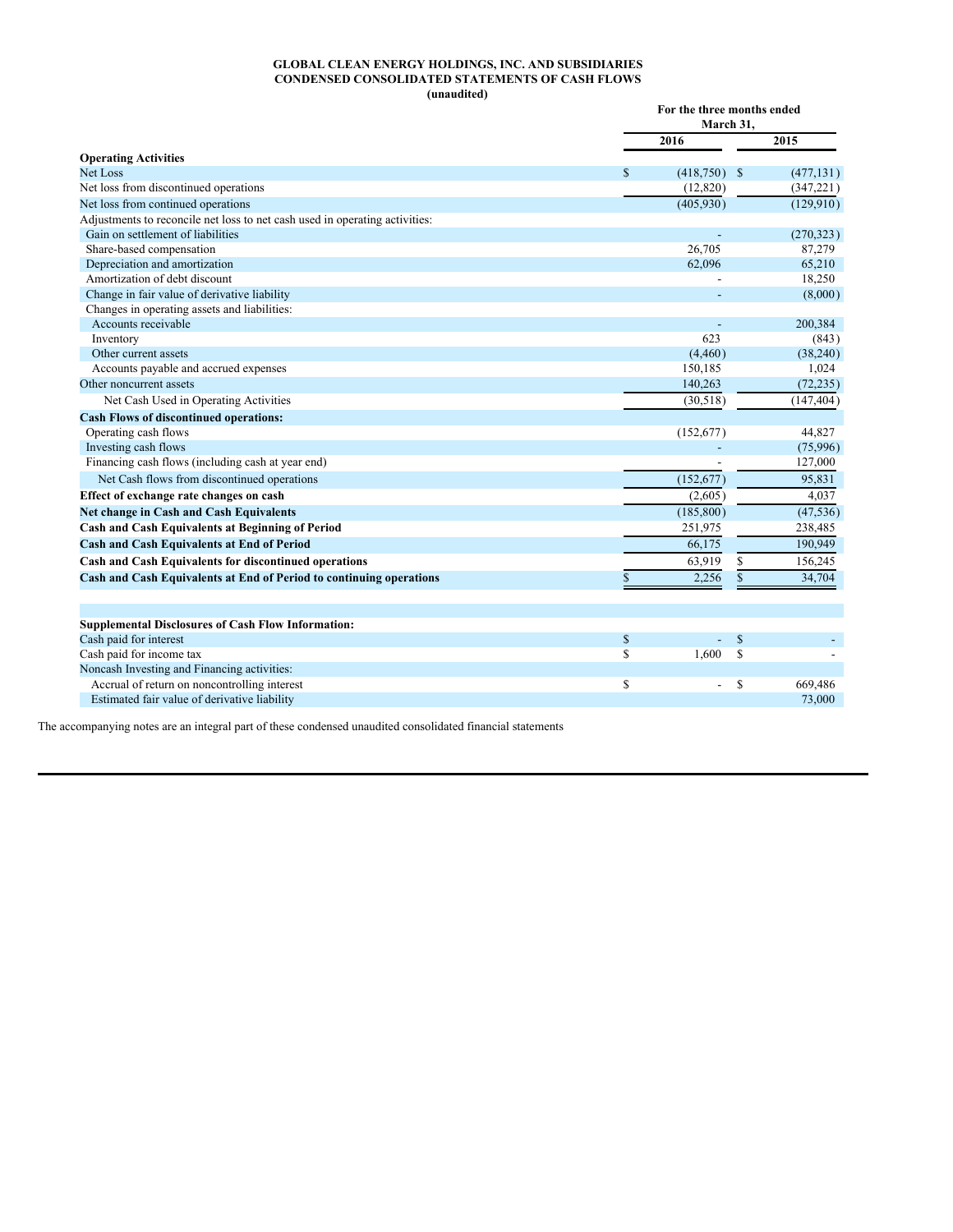### **GLOBAL CLEAN ENERGY HOLDINGS, INC. AND SUBSIDIARIES CONDENSED CONSOLIDATED STATEMENTS OF COMPREHENSIVE INCOME (LOSS) (unaudited)**

|                                                                     | For the three months Ended |  |            |  |
|---------------------------------------------------------------------|----------------------------|--|------------|--|
|                                                                     | March 31,                  |  |            |  |
|                                                                     | 2016                       |  | 2015       |  |
|                                                                     |                            |  |            |  |
| Net Loss                                                            | \$<br>$(418,750)$ \$       |  | (477, 131) |  |
|                                                                     |                            |  |            |  |
| Other comprehensive loss-foreign currency<br>translation adjustment |                            |  | (3, 566)   |  |
| Comprehensive Loss                                                  | (418,750)                  |  | (480,697)  |  |
|                                                                     |                            |  |            |  |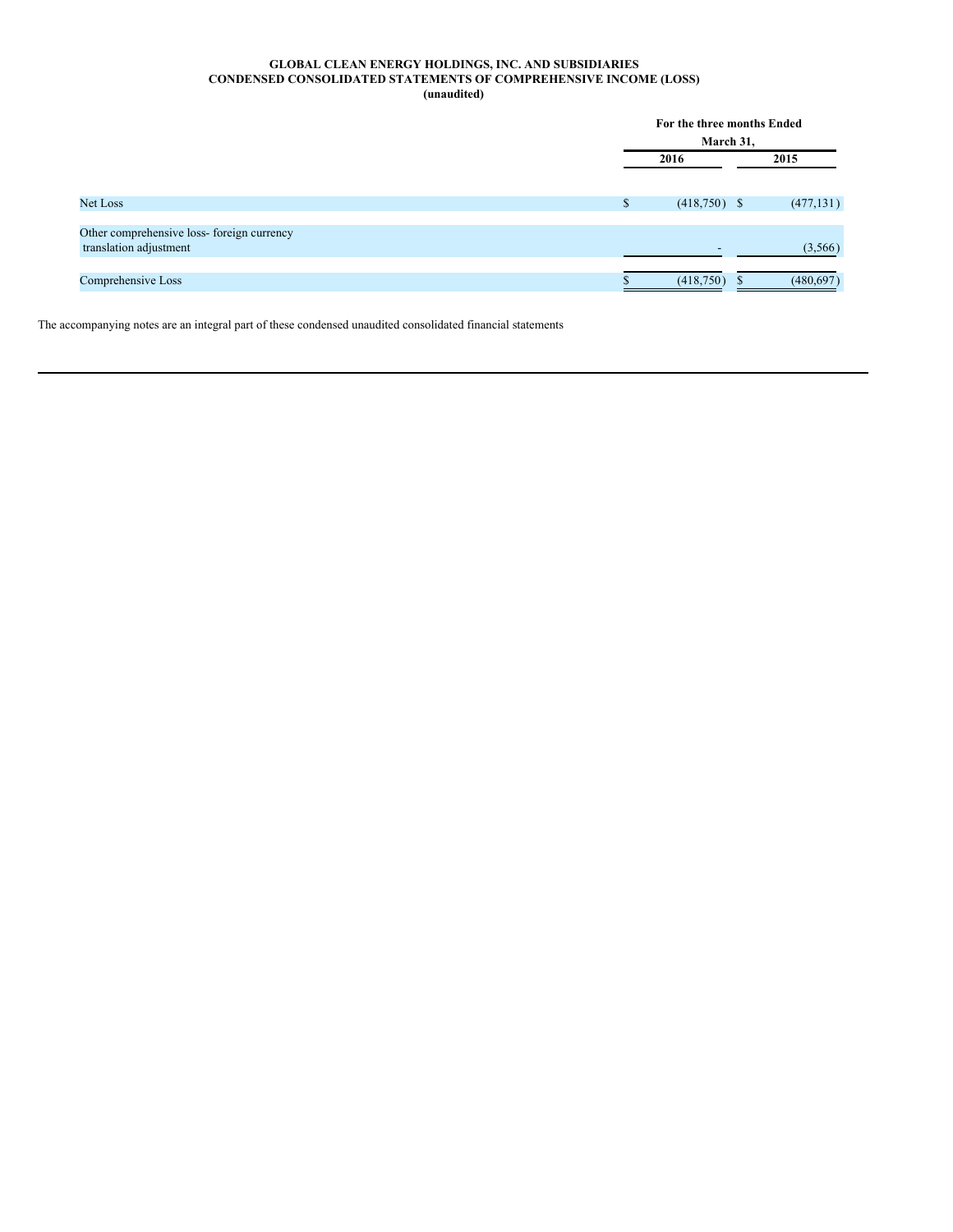This summary of significant accounting policies is presented to assist the reader in understanding and evaluating the Company's consolidated financial statements. The consolidated financial statements and notes are the representations of the Company's management, which is responsible for their integrity and objectivity. The accounting policies conform to generally accepted accounting principles and have been consistently applied in the preparation of the consolidated financial statements.

### **Note 1 – History and Basis of Presentation**

### *History*

Global Clean Energy Holdings, Inc. (the "Company", "our", "we") is a U.S.-based, multi-national, energy agri-business focused on the development of non-food based biofeedstocks.

The Company was originally incorporated under the laws of the State of Utah on November 20, 1991. On July 19, 2010, the reincorporation of the Company from a Utah corporation to a Delaware corporation was completed, as approved by shareholders.

### *Principles of Consolidation*

The consolidated financial statements include the accounts of Global Clean Energy Holdings, Inc., and its subsidiaries. Prior to December 2, 2015, the consolidated financial statements included the variable interest entities (VIE) of GCE Mexico I, LLC a Delaware limited liability company ("GCE Mexico"), and its Mexican subsidiaries (Asideros, Asideros 2 and Asideros 3). Since the Company sold the three farms held in Mexico on December 2, 2015, the operations of these subsidiaries were ceased as of the year ended December 31, 2015, and consolidation is no longer necessary for this previously classified VIE, GCE Mexico and subsidiaries (See Note 2). All significant intercompany transactions have been eliminated in consolidation.

### *Unaudited Interim Condensed Consolidated Financial Statements*

The accompanying (a) condensed consolidated Balance Sheet at December 31, 2015 has been derived from audited statements and (b) unaudited condensed consolidated financial statements as of March 31, 2016 and 2015 have been prepared by the Company pursuant to the rules and regulations of the Securities and Exchange Commission. Certain information and footnote disclosures normally included in financial statements prepared in accordance with accounting principles generally accepted in the United States of America have been condensed or omitted pursuant to such rules and regulations. In the opinion of management, all adjustments and disclosures necessary for a fair presentation of these consolidated financial statements have been included and are of normal, recurring nature. These consolidated financial statements should be read in conjunction with the financial statements and notes thereto included in the Company's annual report on Form 10-K for the year ended December 31, 2015, as filed with the Securities and Exchange Commission. The results of operations for the three months ended March 31, 2016, may not be indicative of the results that may be expected for the year ending December 31, 2016.

### *Accounting for Agricultural Operations*

Prior to the sale of GCE Mexico, all costs incurred until the actual planting of the Jatropha Curcas plant was capitalized as plantation development costs, and was included in "Property and Equipment" on the balance sheet. Plantation development costs were being accumulated in the balance sheet during the development period and was accounted for in accordance with accounting standards for Agricultural Producers and Agricultural Cooperatives. Other general costs without expected future benefits are expensed when incurred.

### *Inventory*

The Company uses the FIFO valuation method for its inventories, which consist almost entirely of finished goods. The Company records no inventories above their acquisition costs. There were no losses related to the valuation of inventory during the three months ended March 31, 2016.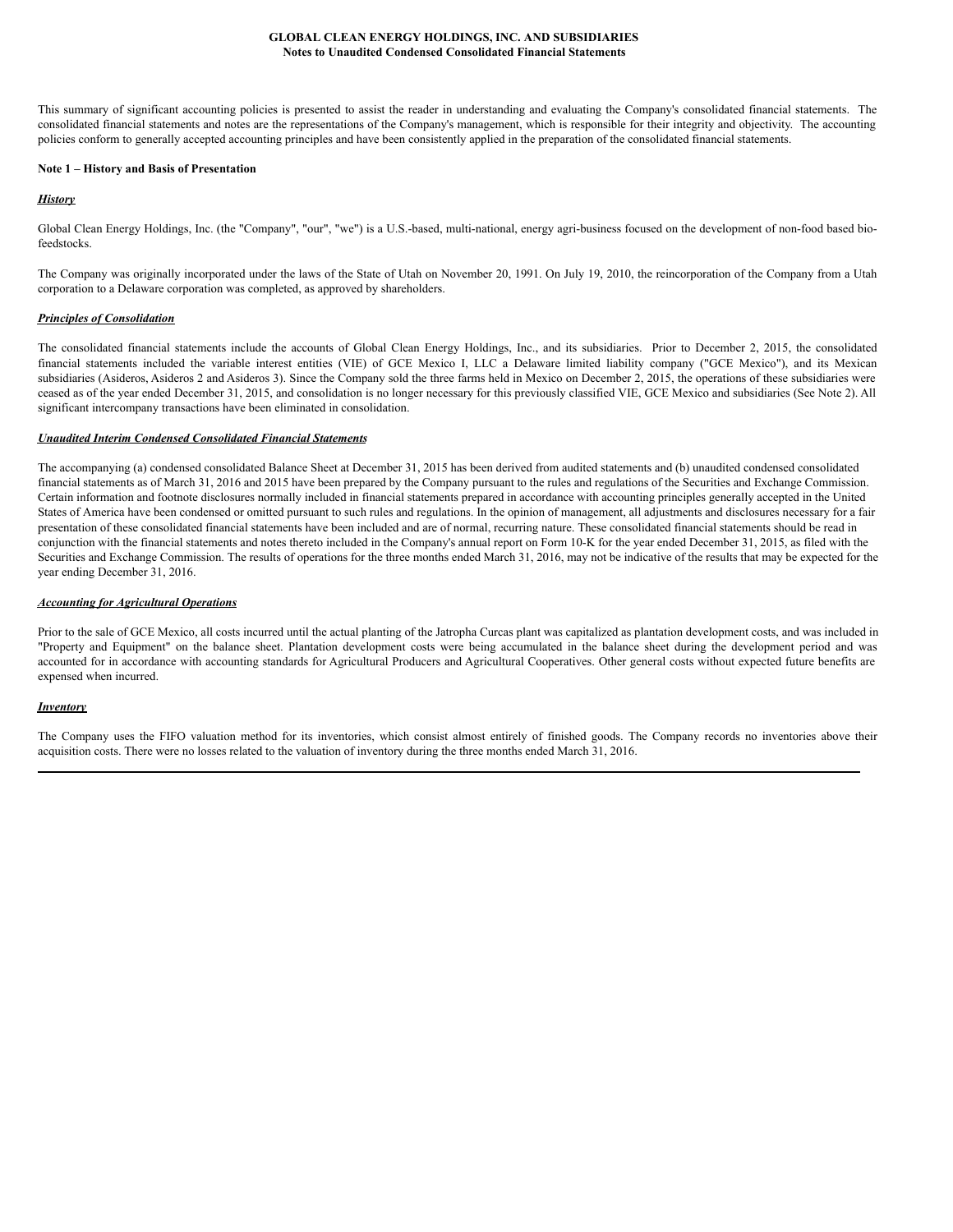#### *Income/Loss per Common Share*

Income/Loss per share amounts are computed by dividing income or loss applicable to the common shareholders of the Company by the weighted-average number of common shares outstanding during each period. Diluted income or loss per share amounts are computed assuming the issuance of common stock for potentially dilutive common stock equivalents. The number of dilutive warrants and options is computed using the treasury stock method, whereby the dilutive effect is reduced by the number of treasury shares the Company could purchase with the proceeds from exercises of warrants and options.

The following instruments are currently antidilutive and have been excluded from the calculations of diluted income or loss per share at March 31, 2016 and 2015, as follows:

|                                               | March 31.   |             |
|-----------------------------------------------|-------------|-------------|
|                                               | 2016        | 2015        |
|                                               |             |             |
| Convertible notes and accrued interest        | 25,000,000  | 24,100,000  |
| Convertible preferred stock - Series B        | 11,818,181  | 11,818,181  |
| Warrants                                      | 3,083,332   | 3,083,332   |
| Compensation-based stock options and warrants | 91,558,997  | 88,682,003  |
|                                               | 131,460,510 | 127,683,516 |

### *Accounts Receivable*

The Company extends credit to its customers based on credit evaluations of such customers. The Company does not obtain collateral to secure its accounts receivable. The Company evaluates its accounts receivable on a regular basis for collectability and provides for an allowance for potential credit losses as deemed necessary. At March 31, 2016 and December 31, 2015, the Company determined that no allowance for doubtful accounts was necessary.

For the three months ended March 31, 2015 and year ended December 31, 2015, one customer accounted for 100% and approximately 93% of total revenues, and 100% and 98% of accounts receivable, respectively.

### *Revenue Recognition*

Revenue is recognized when all of the following criteria are met: persuasive evidence of an arrangement exists; delivery has occurred or services have been rendered; the seller's price to the buyer is fixed or determinable; collectability is reasonably assured; and title and the risks and rewards of ownership have transferred to the buyer. Value added taxes collected on revenue transactions are excluded from revenue and are included in accounts payable until remittance to the taxation authority.

Jatropha and Camelina biofuel revenue - The Company's long-term primary source of revenue currently is expected to be crude Jatropha oil. Revenue will be recognized net of sales or value added taxes and upon transfer of significant risks and rewards of ownership to the buyer. Revenue is not recognized when there are significant uncertainties regarding recovery of the consideration due, associated costs or the possible return of goods. For the three months ended March 31, 2016, the Company had no material Jatropha or Camelina biofuel revenue.

Advisory services revenue - The Company provides development and management services to other companies regarding their bio-fuels and/or feedstock-Jatropha development operations, on a fee for services basis. The advisory services revenue is recognized upon completion of the work in accordance with each advisory contract.

Agricultural subsidies revenue - the Company receives agricultural subsidies from the Mexican government to supplement the farm development and planting of new trees. Due to the uncertainty of these payments, the revenue is recognized when the payments are received. We recognize these funds as revenue due to these payments being disbursed to supplement the Company's income and not as direct payments for any specified farming expense. For the three months ended March 31, 2016, the Company had no material subsidies revenue.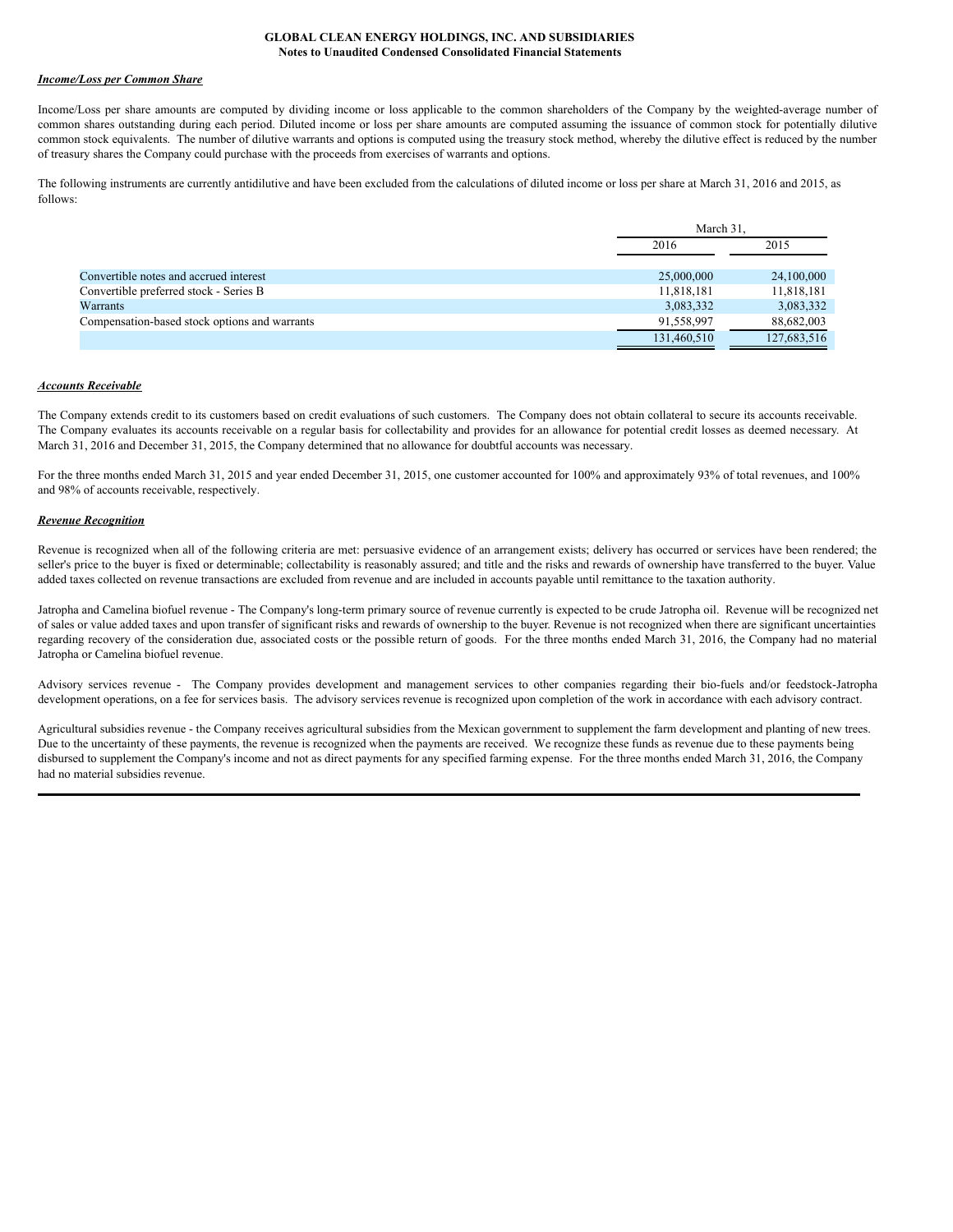### *Fair Value of Financial Instruments*

The carrying amounts reported in the consolidated balance sheets for accounts receivable and accounts payable, and accrued expensesapproximate fair value because of the immediate or short-term maturity of these financial instruments. The carrying amounts reported for the various notes payable and approximate fair value because the underlying instruments are at interest rates which approximate current market rates. See note 9 for additional information regarding assets measured at fair value on a nonrecurring basis.

### *Derivative Liabilities*

The Company evaluates debt instruments, stock options, stock warrants or other contracts to determine if those contracts or embedded components of those contracts qualify as derivatives to be separately accounted for under the relevant sections of the Financial Accounting Standards Board ("FASB") Accounting Standards Codification ("ASC") Topic 815-40, Derivative Instruments and Hedging: Contracts in Entity's Own Equity. The result of this accounting treatment could be that the fair value of a financial instrument is classified as a derivative instrument and is marked-to-market at each balance sheet date and recorded as a liability. In the event that the fair value is recorded as a liability, the change in fair value is recorded in the statement of operations as other income or other expense. Upon conversion or exercise of a derivative instrument, the instrument is marked to fair value at the conversion date and then that fair value is reclassified to equity. Financial instruments that are initially classified as equity that become subject to reclassification under ASC Topic 815-40 are reclassified to a liability account at the fair value of the instrument on the reclassification date.

The Company has issued notes with embedded conversion features. Certain of the embedded conversion features contain price protection or anti-dilution features that result in these instruments being treated as derivatives. Accordingly, the Company has estimated the fair value of these embedded conversion features to settle outstanding contracts using Black-Scholes.

#### *Estimates*

Management uses estimates and assumptions in preparing financial statements. Those estimates and assumptions affect the reported amounts of assets and liabilities, the disclosure of contingent assets and liabilities, and reported revenues and expenses. Significant estimates used in preparing these consolidated financial statements include a) those assumed in determining the valuation of common stock, warrants, derivative liabilities and stock options, b) estimated useful lives of plantation equipment and plantation development costs, and c) undiscounted future cash flows for purpose of evaluating possible impairment of long-term assets. It is at least reasonably possible that the significant estimates used will change within the next year.

#### **Foreign Currency**

During the three months ended March 31, 2016, the Company had operations located in the United States, and Dominican Republic. For these foreign operations, the functional currency is the local country's currency. Consequently, revenues and expenses of operations outside the United States of America are translated into U.S. dollars using weighted average exchange rates, while assets and liabilities of operations outside the United States of America are translated into U.S. dollars using exchange rates at the balance sheet date. The effects of foreign currency translation adjustments are included in equity (deficit) as a component of accumulated other comprehensive gain (loss) in the accompanying consolidated financial statements. Foreign currency transaction adjustments are included in other income (expense) in the Company's results of operations.

The Company has not entered into derivative instruments to offset the impact of foreign currency fluctuations.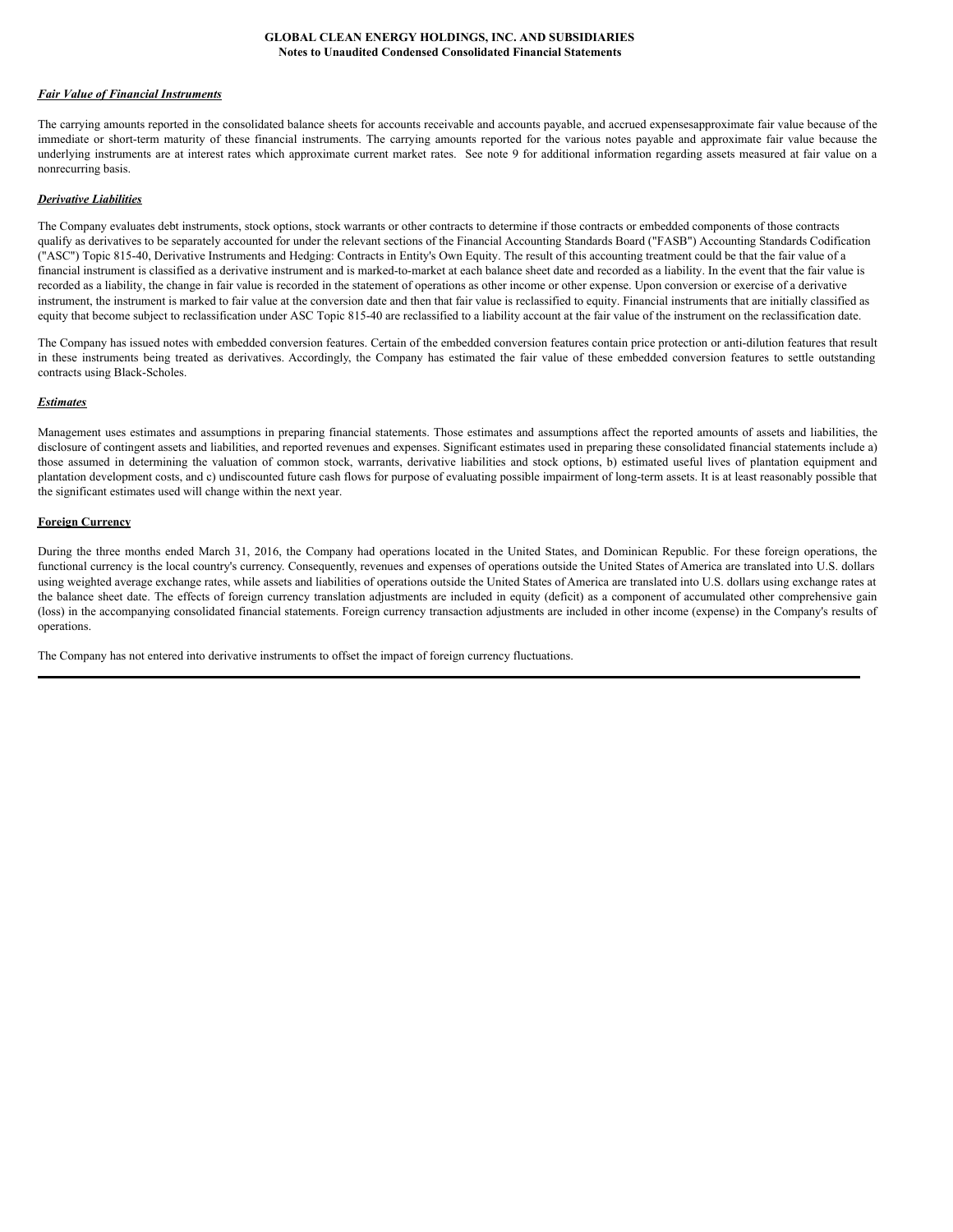### *Stock Based Compensation*

The Company recognizes compensation expense for stock-based awards expected to vest on a straight-line basis over the requisite service period of the award based on their grant date fair value. The Company estimates the fair value of stock options using a Black-Scholes option pricing model which requires management to make estimates for certain assumptions regarding risk-free interest rate, expected life of options, expected volatility of stock and expected dividend yield of stock.

#### **Comprehensive Income (Loss)**

In June 2011, the FASB issued authoritative guidance requiring entities to report components of other comprehensive income in either a single continuous statement or in two separate, but consecutive statements of net income and other comprehensive income. The company has included a consolidated statement of comprehensive income for the three months ended March 31, 2016 and 2015.

#### *New Accounting Guidelines*

In May 2014, the Financial Accounting Standards Board issued Accounting Standards Update No. 2014-09, Revenue from Contracts with Customers (Topic 606) ("ASU 2014-09"), which amends the existing accounting standards for revenue recognition. ASU 2014-09 is based on principles that govern the recognition of revenue at an amount an entity expects to be entitled when products are transferred to customers. ASU 2014-09 will be effective for the Company beginning in its first quarter of 2017. Early adoption is not permitted. The new revenue standard may be applied retrospectively to each prior period presented or retrospectively with the cumulative effect recognized as of the date of adoption. The Company is currently evaluating the impact of adopting the new revenue standard on its consolidated financial statements.

In August 2014, the FASB issued ASU No. 2014-15, "Presentation of Financial Statements - Going Concern". The amendments in this update provide guidance in U.S. GAAP about management's responsibilities to evaluate whether there is substantial doubt about an entity's ability to continue as a going concern and to provide related footnote disclosures. The main provision of the amendments are for an entity's management, in connection with the preparation of financial statements, to evaluate whether there are conditions or events, considered in the aggregate, that raise substantial doubt about the entity's ability to continue as a going concern within one year after the date that the financial statements are issued. Management's evaluation should be based on relevant conditions and events that are known or reasonably knowable at the date the consolidated financial statements are issued. When management identifies conditions or events that raise substantial doubt about an entity's ability to continue as a going concern, the entity should disclose information that enables users of the consolidated financial statements to understand all of the following: (1) principal conditions or events that raised substantial doubt about the entity's ability to continue as a going concern (before consideration of management's plans); (2) management's evaluation of the significance of those conditions or events in relation to the entity's ability to meet its obligations; and (3) management's plans that alleviated substantial doubt about the entity's ability to continue as a going concern or management's plans that are intended to mitigate the conditions or events that raise substantial doubt about the entity's ability to continue as a going concern. The amendments in this update are effective for interim and annual reporting periods after December 15, 2015 and early application is permitted. The Company is currently assessing this guidance for future implementation.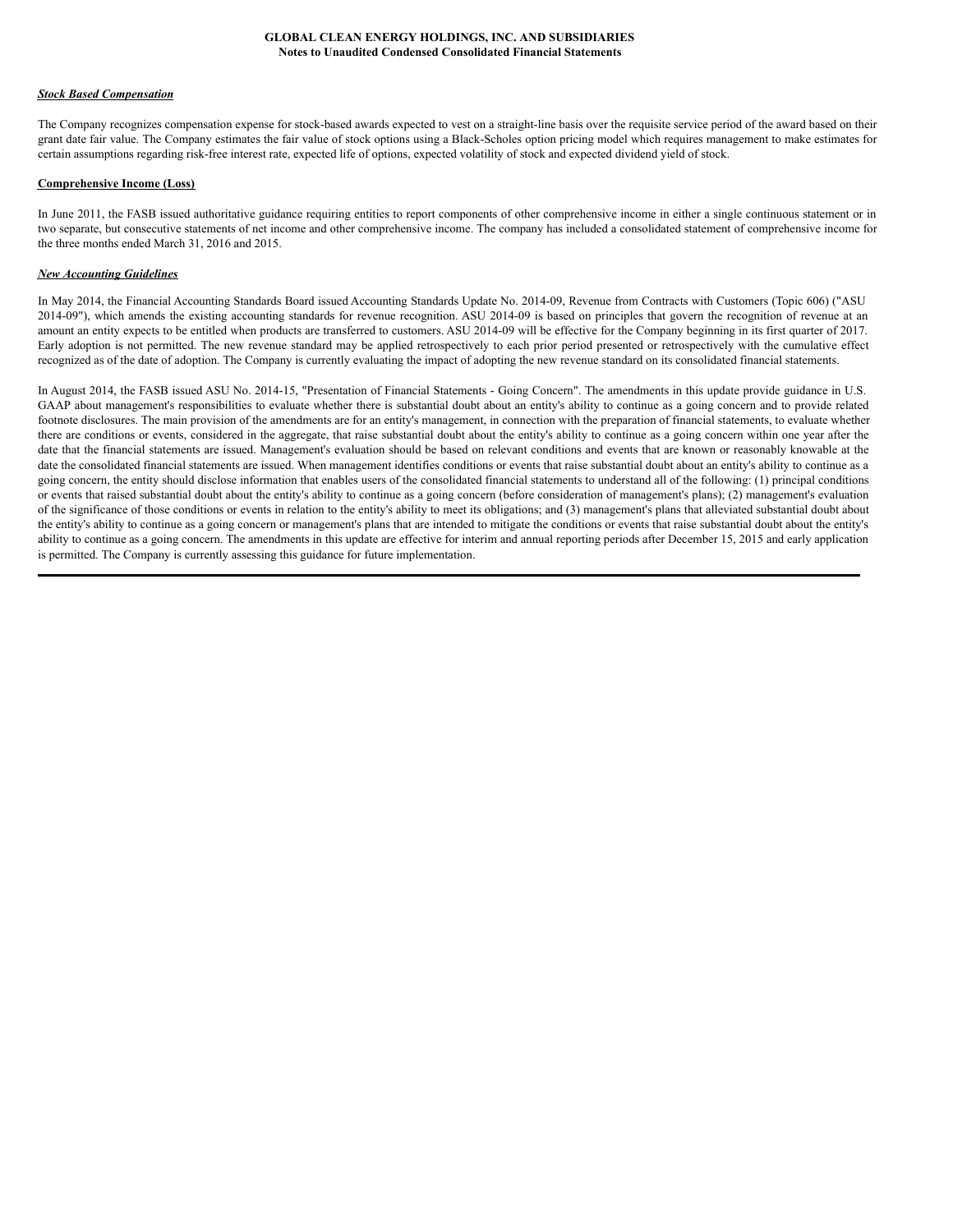### **Note 2 – Discontinued Operations of GCE Mexico and subsidiaries**

In November 2015, we accepted an offer from a Mexican agricultural operator in the region to purchase our three Jatropha Farms and closed the transaction on December 2, 2015. This transaction was good for the company and our shareholders because it allowed us to reduce high-cost debt incurred during the initial research and development phase of our business. We have not sold any of our Intellectual Property (IP) rights to the buyer. As a result, our Jatropha genetics are preserved as a core Company asset as is the amount of institutional knowledge, experience and know-how that we developed over the past several years in Mexico. As part of the sale, we will retain access rights to the Certified Nursery and R&D areas on the farm for an extended period of time. As such, we retained our farm workers until December 18, 2015 to ensure the proper growth and well being of the Certified Nursery and R&D areas. The final lay off of the management staff was not complete until January 15, 2016.

The divesting of these three farms, improved the Company's balance sheet by approximately \$5,100,000 by reducing the Company's debt by approximately \$19,400,000.

The Company recorded the termination of it's operations of GCE Mexico and subsidiaries ("GCE Mexico") as of December 31, 2015, in accordance with Accounting Standards Codification (ASC) No. 205-20, Discontinued Operations. As such, the historical results of GCE Mexico have been adjusted to include discontinued-related costs and exclude corporate allocations with Global Clean Energy Holdings, Inc (GCEH) and have been classified as discontinued operations in all periods presented.

The following financial information presents the discontinued operations for the three months ended March 31, 2016 and March 31, 2015.

|                                                                                         | March 31. |                          |          |            |
|-----------------------------------------------------------------------------------------|-----------|--------------------------|----------|------------|
|                                                                                         |           | 2016                     |          | 2015       |
| Major classes of line items contitution pretax profit (loss) of discontinued operations |           |                          |          |            |
| Revenue                                                                                 | S         | ٠                        | <b>S</b> | 8,011      |
| General and administrative expenses                                                     |           | (12, 832)                |          | (63, 034)  |
| Plantation operating costs                                                              |           | $\overline{\phantom{0}}$ |          | (23, 204)  |
| <b>Interest Expense</b>                                                                 |           |                          |          | (270,692)  |
| Other Income and Expenses                                                               |           | 12                       |          | 1,698      |
| Pretax loss from discontinued operations                                                |           | (12, 820)                |          | (347, 221) |
| Pretax loss on disposal of the discontinue operations                                   |           |                          |          |            |
| Total pretax loss on discontinue operations                                             |           | (12, 820)                |          | (347, 221) |
| Income Tax Benefits                                                                     |           |                          |          |            |
| <b>Total loss on discontinued operations</b>                                            |           | (12, 820)                |          | (347,221   |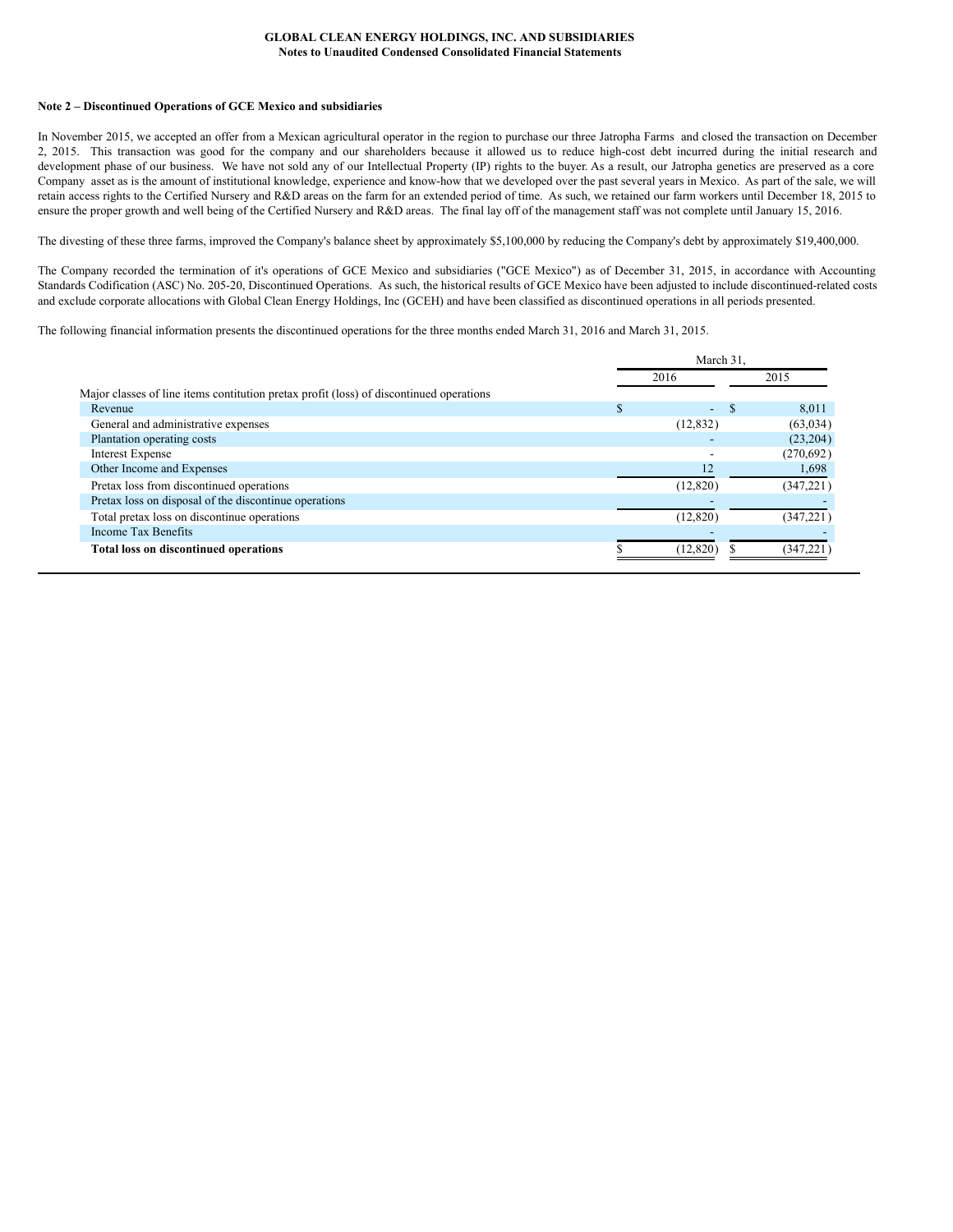The following table presents the aggregate carrying amounts of the classes of assets and liabilities of discontinued operations:

Reconciliation of the Carrying Amounts of Major Classes of Assets and Liabilities of the Discontinued Operations that are Disclosed in the Notes to the Financial Statement to Total Assets and Liabilities of the Disposal Group classified as Property and Equipment that are presented in the Consolidated Balance Sheet

|                                                                                              | March 31.<br>2016 |                          |    | December 31.<br>2015 |
|----------------------------------------------------------------------------------------------|-------------------|--------------------------|----|----------------------|
| Carrying amounts of major classes of assets included as part of discontinued operations      |                   | (Unaudited)              |    |                      |
| Cash and cash equivalents                                                                    |                   | 63.919                   | -S | 217,271              |
| Accounts receivable                                                                          |                   |                          |    |                      |
| Inventory                                                                                    |                   | $\overline{\phantom{a}}$ |    |                      |
| <b>Other Current Assets</b>                                                                  |                   | $\overline{\phantom{a}}$ |    | 744                  |
| Property and Equipment, Net                                                                  |                   | $\overline{\phantom{a}}$ |    |                      |
| Other noncurrent assets                                                                      |                   |                          |    |                      |
| Total Assets of the disposal group in the statement of financial position                    |                   | 63.919                   |    | 218,015              |
| Carrying amounts of major classes of liabilities included as part of discontinued operations |                   |                          |    |                      |
| Total Liabilities of the disposal group in the statement of financial positon                |                   |                          |    |                      |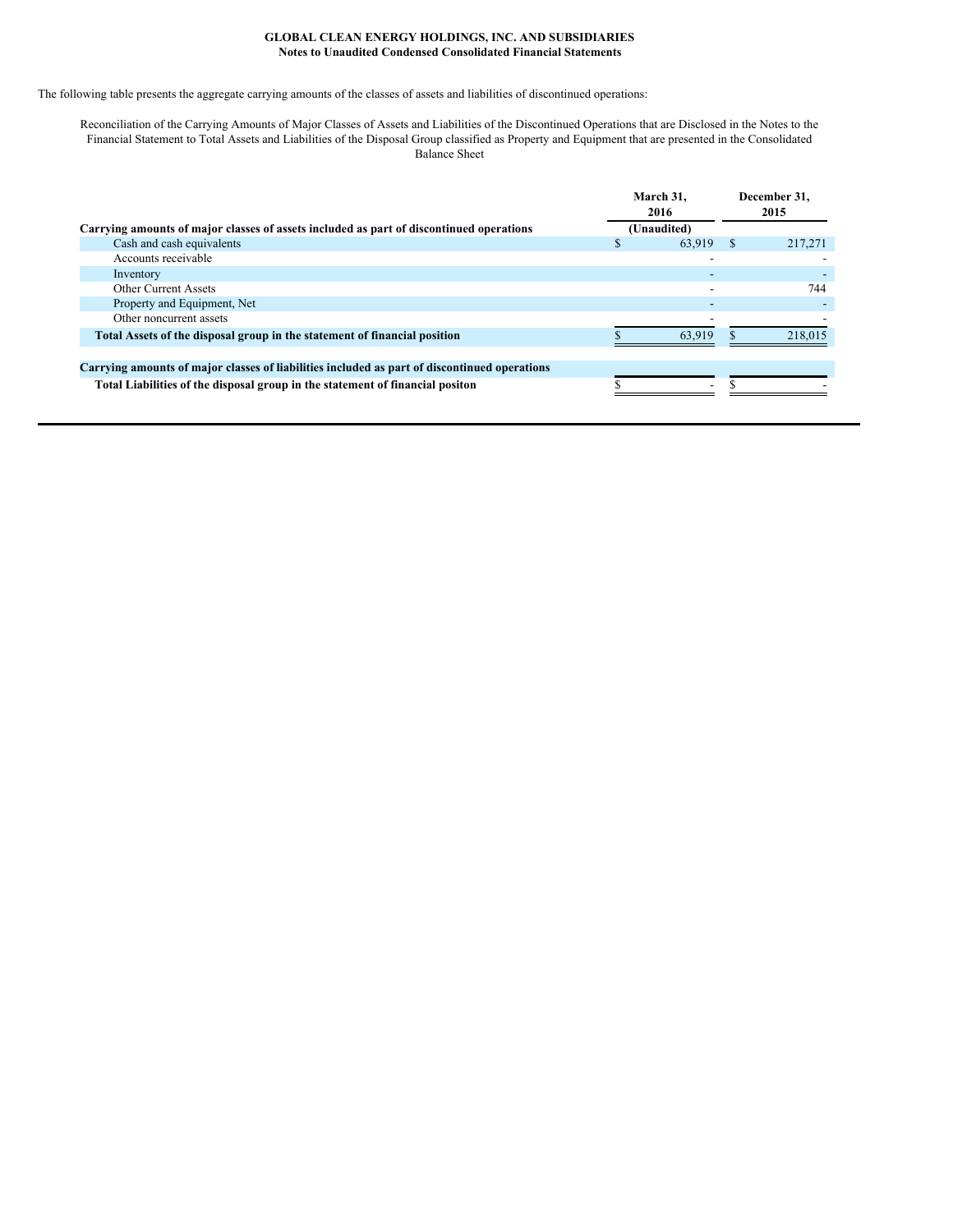#### **Note 3 – Going Concern Considerations**

The accompanying consolidated financial statements have been prepared assuming that the Company will continue as a going concern. As shown in the accompanying consolidated financial statements, the Company incurred losses from continuing operations of \$405,930 and \$129,910 for the three months ended March 31, 2016, and 2015, respectively, and has an accumulated deficit applicable to its common shareholders of approximately \$34,000,000 at March 31, 2016. The Company also used cash in operating activities of approximately \$31,000 and \$149,000 during the three months ended March 31, 2016 and 2015, respectively. At March 31, 2016, the Company has negative working capital of approximately \$7,000,000. These factors raise substantial doubt about the Company's ability to continue as a going concern.

The Company commenced its business related to the cultivation and production of oil from the seed of the Jatropha plant in September 2007. On December 2, 2016, the three Jatropha Mexican farms were sold and operations were ceased as of December 31, 2015. As of the year ended December 31, 2015, in order to fund its operations, the Company received \$22,619,569 in capital contributions from the preferred membership interest in GCE Mexico I, LLC ("GCE Mexico"), and issued mortgages in the total amount of \$5,110,189 for the acquisition of land. The Company intends to continue to provide the renewable fuels and renewable chemicals markets with novel non-food based feedstocks that are economically, environmentally and socially sustainable by continually improving our plant varieties through modern genetic techniques and traditional and marker-assisted breeding. Through this effort, the Company plans to expand both its Carribean and North American operations in both Jatropha and Camelina feedstocks. The ability of the Company to continue as a going concern is dependent on that plan's success. The consolidated financial statements do not include any adjustments that might be necessary if the Company is unable to continue as a going concern.

### **GCE Mexico I, LLC and Subsidiaries**

GCE Mexico was organized primarily to facilitate the acquisition of the initial 5,000 acres of farm land (the Jatropha Farm) in the State of Yucatan in Mexico to be used primarily for the (i) cultivation of *Jatropha curcas*, (ii) the marketing and sale of the resulting fruit, seeds, or pre-processed crude Jatropha oil, whether as biodiesel, feedstock, biomass or otherwise, and (iii) the sale of carbon value, green fuel value, or renewable energy credit value (and other similar environmental attributes) derived from activities at the Jatropha Farm.

The net income or loss of the three Mexican subsidiaries that own the Mexico farms was allocated to the shareholders based on their respective equity ownership; 99% of the equity of each subsidiary is owned by GCE Mexico and 1% is owned by the Company. GCE Mexico has no operations separate from its investments in the Mexican subsidiaries. According to the LLC Agreement of GCE Mexico, the net loss of GCE Mexico is allocated to its members according to their respective investment balances. Accordingly, since the common membership interest did not make a capital contribution, all of the losses have been allocated to the preferred membership interest.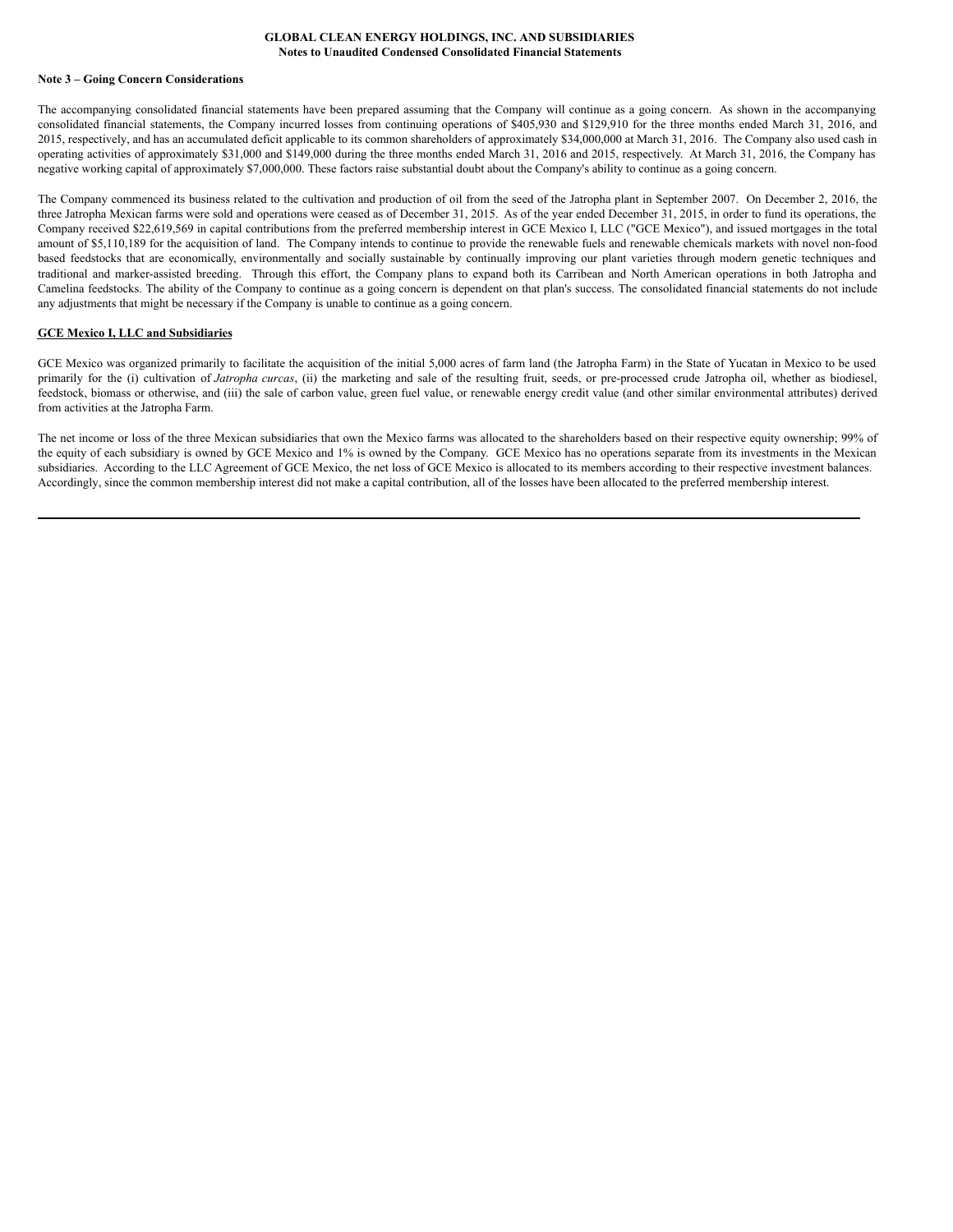#### **Note 4 – Property and Equipment**

Property and equipment are as follows:

|                               | March 31,<br>2016        |              | December 31,<br>2015 |  |
|-------------------------------|--------------------------|--------------|----------------------|--|
| Land                          | \$<br>$\sim$             | \$           |                      |  |
| Plantation development costs  | $\overline{\phantom{a}}$ | ъ            |                      |  |
| Plantation equipment          | 10,574                   | <sup>8</sup> | 10,574               |  |
| Office equipment              | 65,246                   |              | 64,729               |  |
|                               |                          |              |                      |  |
| Total cost                    | 75,820                   |              | 75,303               |  |
| Less accumulated depreciation | (68, 726)                |              | (67, 435)            |  |
| Property and equipment, net   | 7.094                    |              | 7,868                |  |

Plantation equipment is depreciated using the straight-line method over estimated useful lives of 5 to 15 years. The Company recorded \$1,291 in depreciation expense in the three months ended March 31, 2016 and \$115,736 in the year ended December 31, 2015.

### **Note 5 – Intangible Assets**

In March 2013, the Company purchased certain intangible assets related to the commercial production of Camelina. The intangible assets include three patents and the related intellectual property associated with these patents. These intangible assets acquired have an expected useful life of 17 years and are carried at cost less any accumulated amortization and any impairment losses.

Amortization is calculated using the straight-line method to allocate the cost of the intangible assets over their estimated useful lives of 17 years. Any future costs associated with the maintenance of these patents with indefinite lives will be capitalized and not amortized. The Intangible Assets as of the year ended March 31, 2016 is shown in the following table:

|                               | March 31,<br>2016 |              | December 31,<br>2015 |
|-------------------------------|-------------------|--------------|----------------------|
| Intangible Assets             | 4,168,841         | -S           | 4,168,841            |
| Less accumulated amortization | (747, 650)        |              | (686,343)            |
| <b>Intangible Assets, net</b> | 3,421,191         | <sup>S</sup> | 3,482,498            |

Amortization expense for intangible assets was approximately \$61,000 and \$26,000 for the three months ended March 31, 2016 and 2015, respectively. The estimated amortization expense for the next five years approximates \$245,000 annually.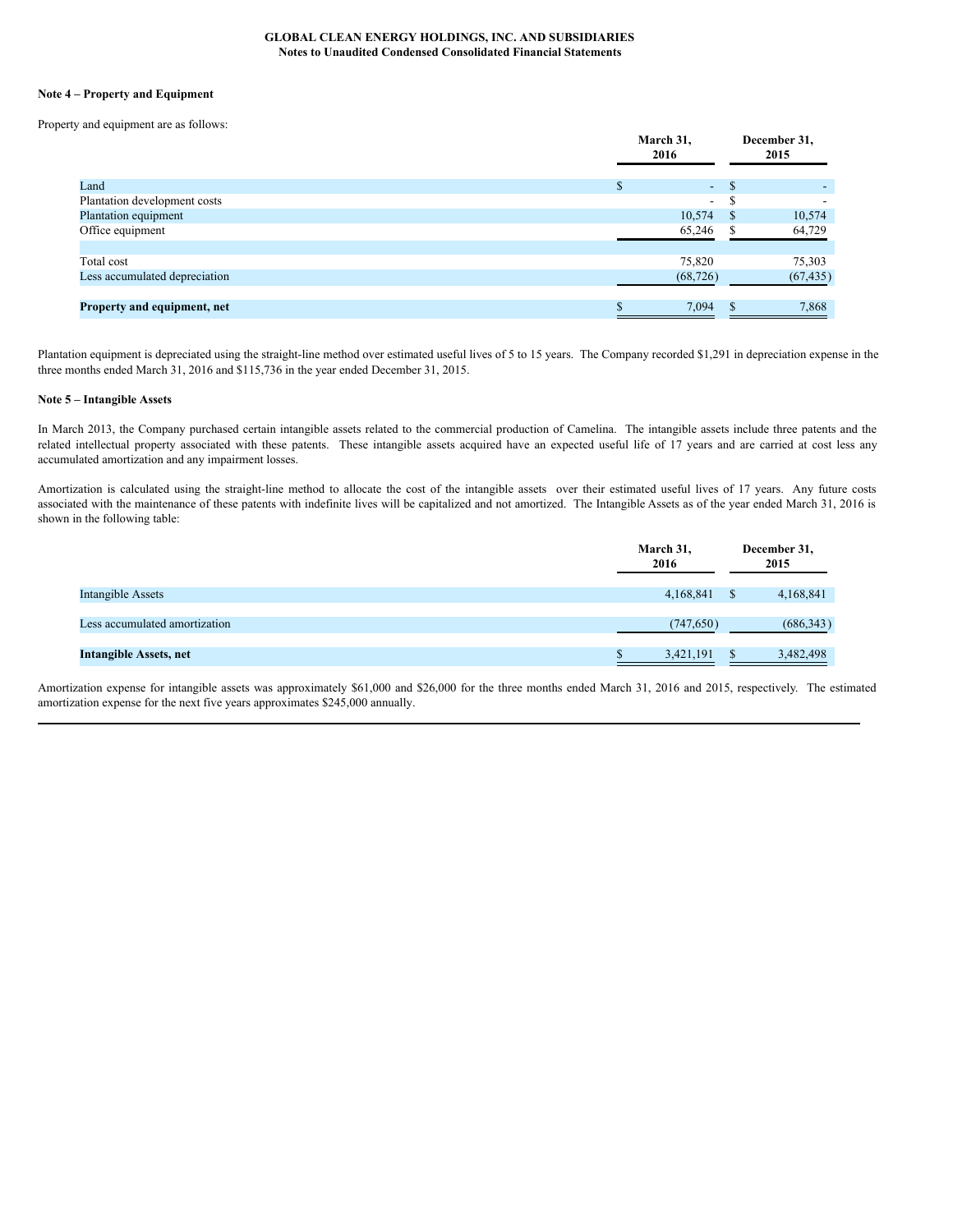#### **Note 6 – Debt**

### **Notes Payable to Shareholders**

Included in notes payable on the accompanying consolidated balance sheet, The Company has notes payable to certain shareholders in the aggregate amount of \$26,000 at March 31, 2016 and December 31, 2015. The notes originated in 1999, bear interest at 12%, are unsecured, and are currently in default. Accrued interest on the notes totaled \$59,641 and \$58,865, respectively at March 31, 2016 and December 31, 2015, respectively.

### **Convertible Notes Payable**

In March 2010, the Company entered into a securities purchase agreement with the preferred members of GCE Mexico pursuant to which the Company issued senior unsecured convertible promissory notes in the original aggregate principal amount of \$567,000 and warrants to acquire an aggregate of 1,890,000 shares of the Company's common stock. The Convertible Notes mature on the earlier of (i) March 16, 2012, or (ii) upon written demand of payment by the note holders following the Company's default thereunder. The maturity date of the Convertible Notes have been extended until September 15, 2016. Interest accrues on the convertible notes at a rate of 5.97% per annum, and is payable quarterly in cash, in arrears, on each year anniversary of the issuance of the convertible notes. The Company may at its option, in lieu of paying interest in cash, pay interest by delivering a number of unregistered shares of its common stock equal to the quotient obtained by dividing the amount of such interest by the arithmetic average of the volume weighted average price for each of the five consecutive trading days immediately preceding the interest payment date. At any time following the first anniversary of the issuance of the Convertible Notes, at the option of the note holders, the outstanding balance thereof (including unpaid interest) may be converted into shares of the Company's common stock at a conversion price equal to \$0.03. The conversion price may be adjusted in connection with stock splits, stock dividends and similar events affecting the Company's capital stock. The convertible notes rank senior to all other indebtedness of the Company, and thereafter will remain senior or pari passu with all accounts payable and other similar liabilities incurred by the Company in the ordinary course of business. The Company may not prepay the convertible notes without the prior consent of the Investors.

In January 2014, the Company entered into a securities purchase agreement with the third party investors pursuant to which the Company issued senior unsecured contingently convertible promissory notes in the original aggregate principal amount of \$130,000 and warrants to acquire an aggregate of 1,083,332 shares of the Company's common stock. Interest accrues on the convertible notes at a rate of 8% per annum, and is payable quarterly in cash, in arrears, on each year anniversary of the issuance of the convertible notes. At any time following the first anniversary of the issuance of the Convertible Notes, at the option of the note holders, the outstanding balance thereof (including unpaid interest) may be converted into shares of the Sustainable Oils common stock at a conversion price equal to \$1.448, subject to adjustment based on Sustainable Oils receiving alternative consideration from another investor. The conversion price may be adjusted in connection with stock splits, stock dividends and similar events affecting the Sustainable Oils's capital stock. The fair value of the warrants was considered insignificant.

Based on the down round feature in the conversion terms, such embedded conversion feature resulted in a derivative liability and a corresponding debt discount in the amount of \$73,000 to be recorded (See Note 9). The Company amortized the debt discount over the life of the corresponding convertible promissory notes through December 31, 2015.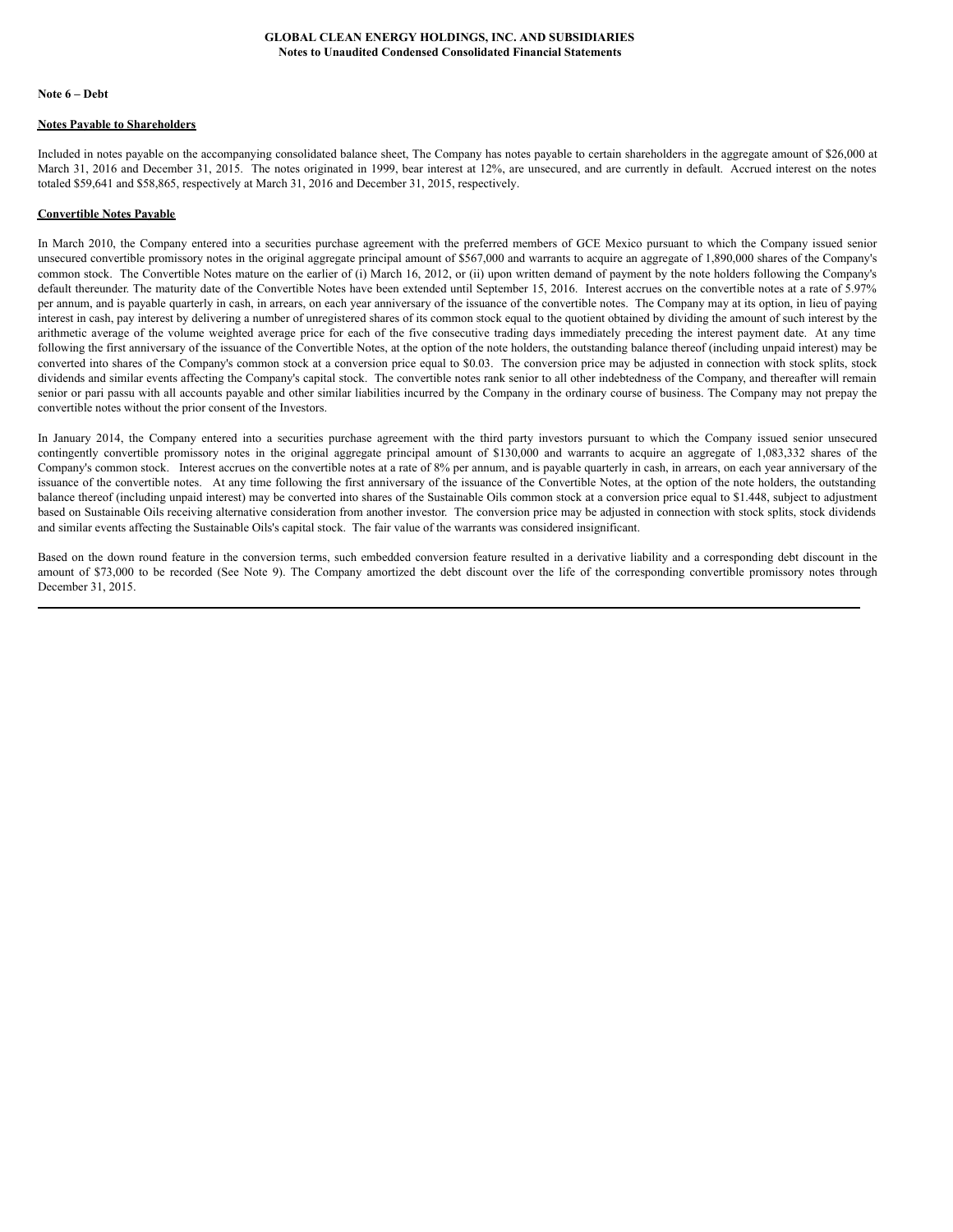### **Promissory Notes Payable**

In March 2013, the Company issued a secured promissory note in the principal amount of \$1,300,000 to Targeted Growth, Inc. for certain Camelina assets. With the capitalized accrued interest, the note balance was \$1,343,856 as of March 31, 2016 and December 31, 2015. The note bears an interest rate of eighteen percent (18.0%) per annum. In September 2014, we renegotiated the terms of the agreement and returned certain machines, tractors, and vehicles to Targeted Growth, Inc. in consideration for a reduction of accrued interest related to the Promissory Note. The current note is no longer secured by any assets and is due on demand.

### **Note 7 - Equity (Deficit)**

### **Series B Preferred Stock**

The Series B Shares may, at the option of each holder, be converted at any time or from time to time into shares of the Company's common stock at the conversion price then in effect. The number of shares into which one Series B Share shall be convertible is determined by dividing \$100 per share by the conversion price then in effect. The initial conversion price per share for the Series B Shares is \$0.11, which is subject to adjustment for certain events, including stock splits, stock dividends, combinations, or other recapitalizations affecting the Series B Shares.

Each holder of Series B Shares is entitled to the number of votes equal to the number of shares of the Company's common stock into which the Series B Shares could be converted on the record date for such vote, and has voting rights and powers equal to the voting rights and powers of the holders of the Company's common stock. In the event of the Company's dissolution or winding up, each share of the Series B Shares is entitled to be paid an amount equal to \$100 (plus any declared and unpaid dividends) out of the assets of the Company then available for distribution to shareholders.

No dividends are required to be paid to holders of the Series B shares. However, the Company may not declare, pay or set aside any dividends on shares of any class or series of the Company's capital stock (other than dividends on shares of our common stock payable in shares of common stock) unless the holders of the Series B shares shall first receive, or simultaneously receive, an equal dividend on each outstanding share of Series B shares.

#### **Note 8 – Stock Options and Warrants**

### **Stock Options and Compensation-Based Warrants**

The Company has an incentive stock option plan wherein 40,000,000 shares of the Company's common stock are reserved for issuance thereunder.

A summary of the status of options and compensation-based warrants at March 31, 2016, and changes during the three months then ended is presented in the following table:

|                                          | <b>Shares</b><br>Under<br>Option | Weighted<br>Average<br><b>Exercise</b><br>Price | Weighted<br>Average<br>Remaining<br>Contractual<br>Life | Aggregate<br><b>Intrinsic</b><br>Value |
|------------------------------------------|----------------------------------|-------------------------------------------------|---------------------------------------------------------|----------------------------------------|
| Outstanding at December 31, 2015         | 93,208,997                       | 0.01                                            | 3.2 years $\$$                                          | 68,000                                 |
| Granted                                  | 3,068,182                        |                                                 |                                                         |                                        |
| Exercised                                | $\overline{\phantom{a}}$         |                                                 |                                                         |                                        |
| Forfeited                                | (1,650,000)                      | 0.01                                            |                                                         |                                        |
| Expired                                  |                                  |                                                 |                                                         |                                        |
|                                          |                                  |                                                 |                                                         |                                        |
| Outstanding at March 31, 2016            | 94,627,179                       | 0.01                                            | $2.9$ years $$$                                         | 59,875                                 |
|                                          |                                  |                                                 |                                                         |                                        |
| Vested and Exercisable at March 31, 2016 | S<br>63,605,636                  | 0.02                                            | 2.4 years $\sqrt{s}$                                    | 938                                    |

The fair value of stock option grants and compensation-based warrants is estimated on the date of grant or issuance using the Black-Scholes option pricing model. 3,068,182 Options to purchase shares of common stock were issued in the three months ended March 31, 2016 and 10,777,315 in the three months ended March 31, 2015. The weighted average fair value of stock options issued during the three months ended March 31, 2016 and 2015 was \$0.0049 and \$0.015, respectively. The weighted-average assumptions used for the stock options granted and compensation-based warrants issued during the three months ended March 31, 2016 were risk-free interest rate of 1.75%, volatility of 113%, expected life of 5 years, and dividend yield of zero. The expected life of stock options represents the period of time that the stock options granted are expected to be outstanding prior to exercise. The expected volatility is based on the historical price volatility of the Company's common stock. The risk-free interest rate represents the U.S. Treasury constant maturities rate for the expected life of the related stock options. The dividend yield represents anticipated cash dividends to be paid over the expected life of the stock options. The intrinsic values are based on a March 31, 2016 closing price of \$0.006 per share.

Share-based compensation from all sources recorded during the three months ended March 31, 2016 and 2015 was approximately \$27,000 and \$87,000, respectively, and is reported as general and administrative expense in the accompanying condensed consolidated statements of operations. As of March 31, 2016, there is approximately \$155,000 of unrecognized compensation cost related to stock-based payments that will be recognized over a weighted average period of approximately 1.83 years.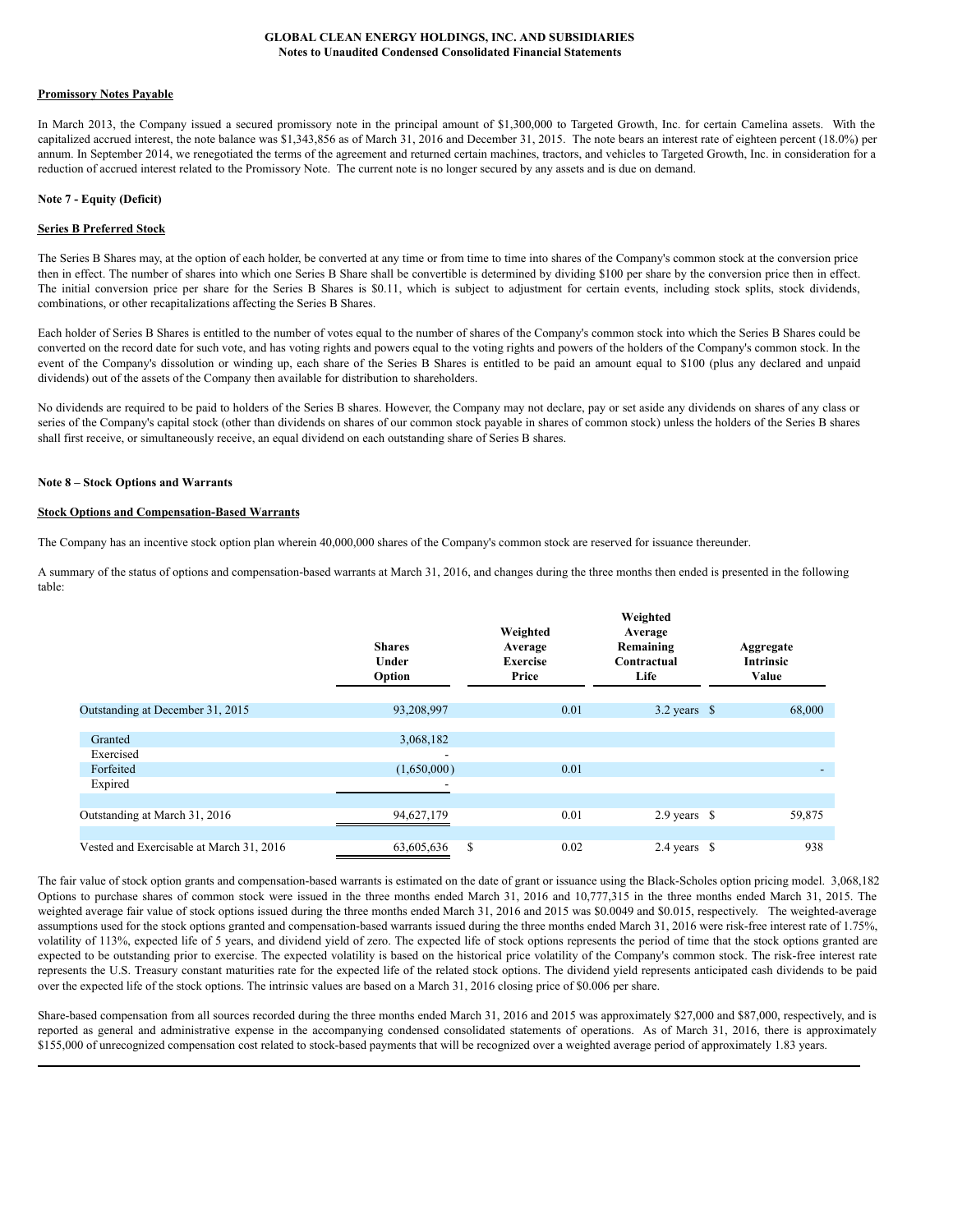### **Stock Warrants**

A summary of the status of the warrants outstanding at March 31, 2016, and changes during the three months ended is presented in the following table:

|                                  | <b>Shares</b><br>Under<br>Warrant | Weighted<br>Average<br>Exercise<br>Price | Weighted<br>Weighted<br>Average<br>Remaining<br><b>Contractual life</b> | Aggregate<br><b>Intrinsic</b><br>Value |  |
|----------------------------------|-----------------------------------|------------------------------------------|-------------------------------------------------------------------------|----------------------------------------|--|
| Outstanding at December 31, 2015 | 3,083,332                         | 0.01                                     | 5.34 years                                                              | $\mathbb{S}$                           |  |
| Issued<br>Exercised              | $\overline{\phantom{a}}$          |                                          |                                                                         |                                        |  |
| Expired                          | -                                 |                                          |                                                                         |                                        |  |
| Outstanding at March 31, 2016    | 3,083,332                         | 0.01                                     | 4.85 years                                                              | \$                                     |  |

#### **Note 9 – Impairment of assets and fair value measurements**

Fair value is defined as the exchange price that would be received for an asset or paid to transfer a liability (an exit price) in the principal or most advantageous market for the asset or liability in an orderly transaction between market participants on the measurement date. To measure fair value, a hierarchy has been established by generally accepted accounting principles which requires an entity to maximize the use of observable inputs and minimize the use of unobservable inputs. This hierarchy uses three levels of inputs to measure the fair value of assets and liabilities as follows:

Level 1 – Quoted prices in active markets for identical assets or liabilities.

Level 2 - Observable inputs other than Level 1 including quoted prices for similar assets or liabilities, quoted prices in less active markets, or other observable inputs that can be corroborated by observable market data.

Level 3 – Unobservable inputs supported by little or no market activity for financial instruments whose value is determined using pricing models, discounted cash flow methodologies, or similar techniques, as well as instruments for which the determination of fair value requires significant management judgment or estimation.

Fair value is used on a nonrecurring basis to measure certain assets when applying lower of cost or fair value accounting or when adjusting carrying values. Fair value is also used when evaluating impairment on certain assets, including deferred growing costs and property and equipment.

The Company has not recognized any impairment charges for the three months ended March 31, 2016 and 2015.

See Note 9 for instruments measured on a recurring basis.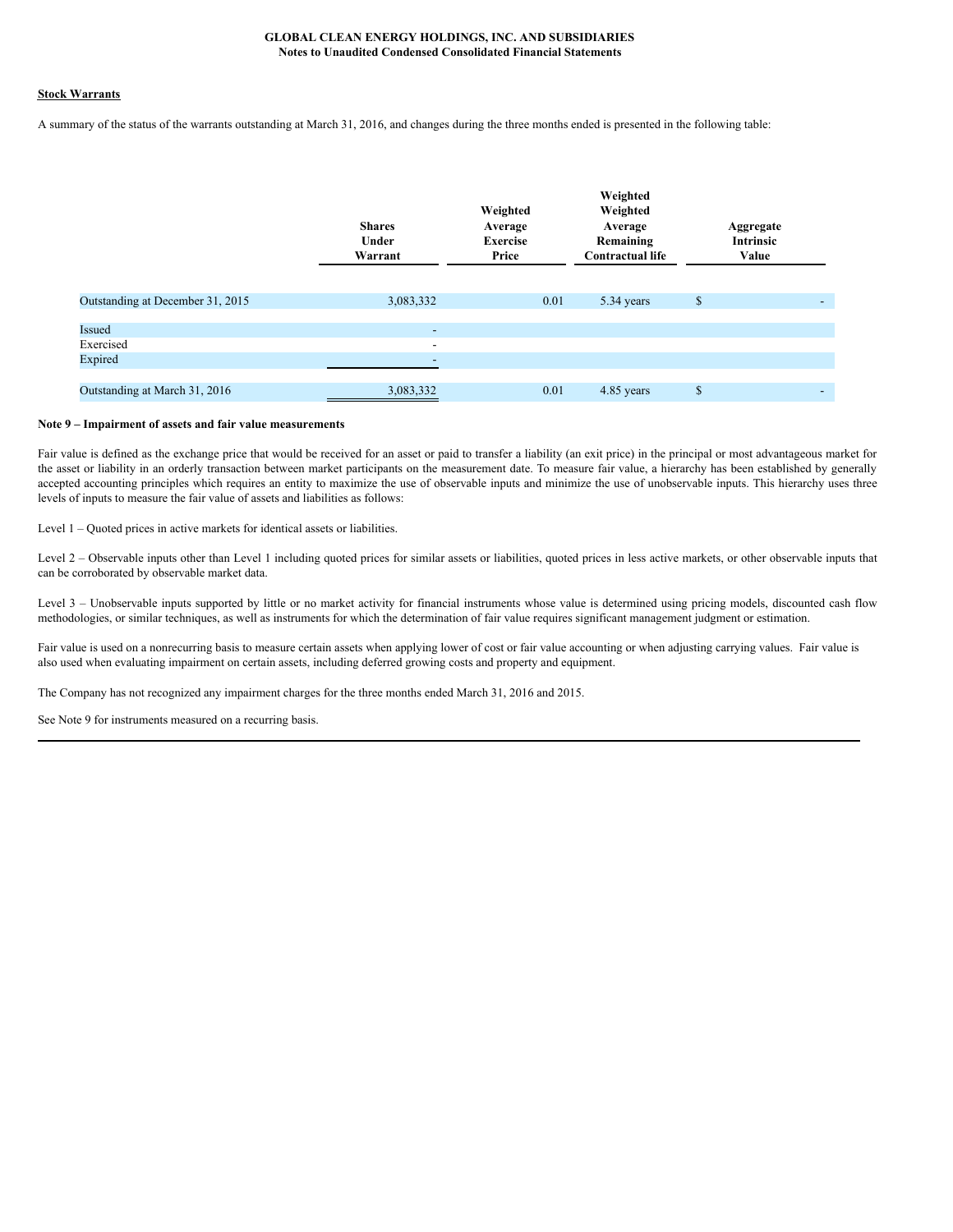#### **Note 10 – Derivative Liabilities**

The Company applies the accounting standard that provides guidance for determining whether an equity-linked financial instrument, or embedded feature, is indexed to an entity's own stock. The standard applies to any freestanding financial instrument or embedded features that have the characteristics of a derivative, and to any freestanding financial instruments that are potentially settled in an entity's own common stock.

The Company has estimated the fair value of these embedded conversion features to settle outstanding contracts using Black-Scholes using the following assumptions:

- · Historical volatility was computed using weekly pricing observations for recent periods. The Company believes this method produces an estimate that is representative of our expectations of future volatility over the expected term of these embedded conversion features. The Company currently have no reason to believe that future volatility over the expected remaining life of these embedded conversion features is likely to differ materially from historical volatility. The expected life is based on the remaining term of the embedded conversion features.
- The risk-free interest rate is based on U.S. Treasury securities consistent with the remaining term of the embedded conversion features.

During the year ended December 31, 2014, the Company issued an aggregate of \$130,000 in principal of convertible notes payable at an interest rate of 8% (See Note 6). Such convertible notes contained embedded conversion features in the Company's own stock and have resulted in an initial derivative liability value of \$73,000 and a debt discount of \$73,000 being recorded by the Company. As of March 31, 2016, the derivative liability value is \$106,000.

During the three months ended March 31, 2015, the Company recorded a gain of \$8,000 related to the change in fair value of the embedded conversion features which is included in change in fair value of derivative liabilities in the accompanying consolidated statements of operations. The change in fair value of derivative liabilities for the three months ended March 31, 2016 was insignificant.

The following table presents the embedded conversion features which have no observable market data and are derived using Black-Scholes measured at fair value on a recurring basis, using Level 3 inputs, as of March 31, 2016:

| Annual dividend yield   | $0\%$             |
|-------------------------|-------------------|
| Expected live (years    | 0.50              |
| Risk-free interest rate | $0.21\% - 0.23\%$ |
| Expected volatility     | 118%              |

The level 3 carrying value as of March 31, 2016:

| ____ | Embedded i<br>Conversion Features |  | 106.000 |
|------|-----------------------------------|--|---------|
|------|-----------------------------------|--|---------|

The following table presents the changes in fair value of our embedded conversion features measured at fair value on a recurring basis for the three months ended March 31, 2016:

Fair value of warrants and embedded conversion features

| Balance as of January 1,                              | 106,000 |
|-------------------------------------------------------|---------|
| Issuance of warrants and embedded conversion features |         |
| Change in fair value                                  |         |
| Balance as of December 31,                            | 106 000 |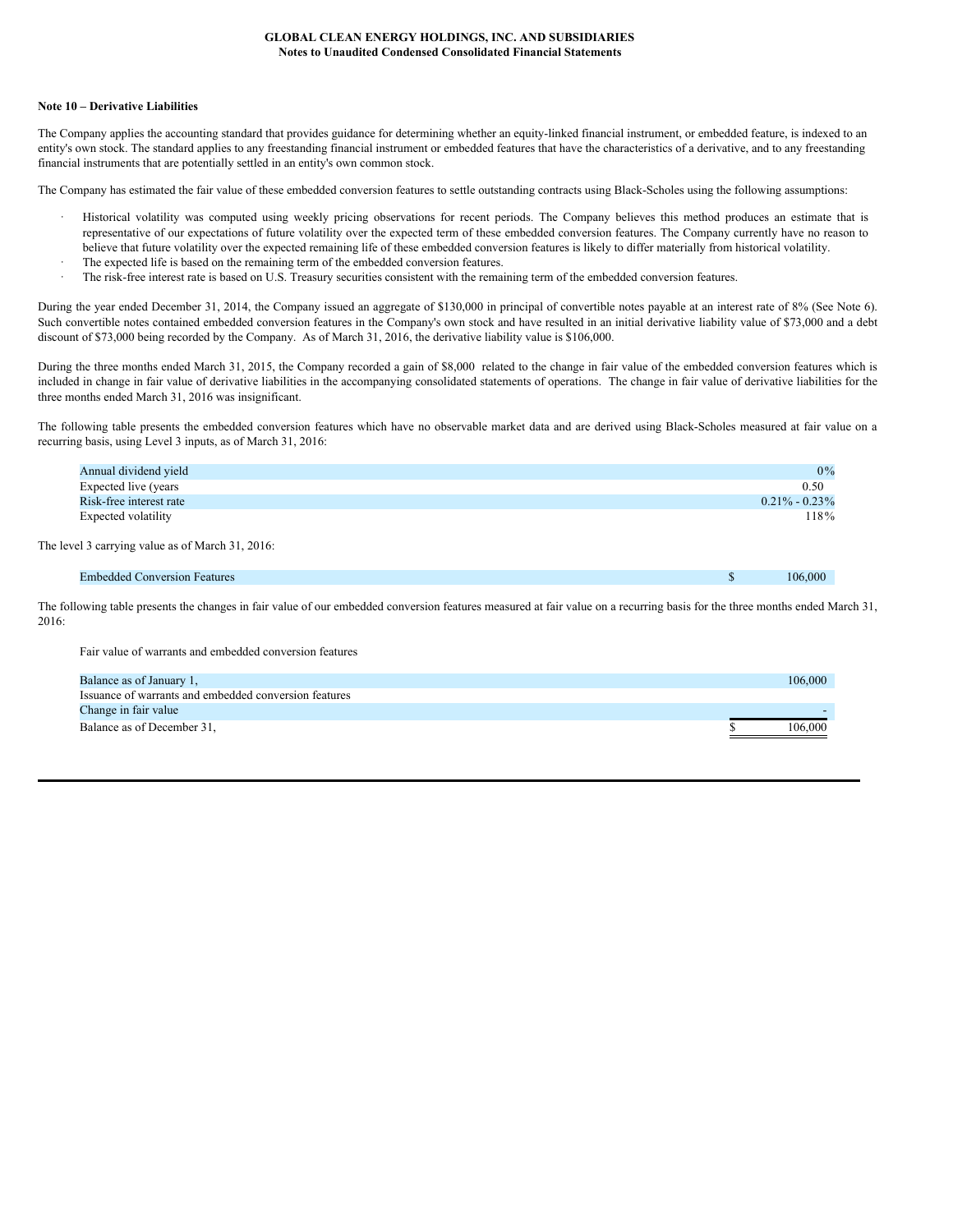### **Note 11 – Commitments and Contingencies**

## **Commitments**

In February 2014, the Company entered into a lease agreement for 1,296 square feet of office space from February 1, 2014 to January 31, 2019. Rent payments range from \$2,300 to \$2,600 over the term. Rent expense, related to this lease agreement, for the three months ended March 31, 2016 and 2015 was approximately \$7,400 and \$4,800, respectively. The following represents approximate future annual minimum lease payments as of March 31, 2016: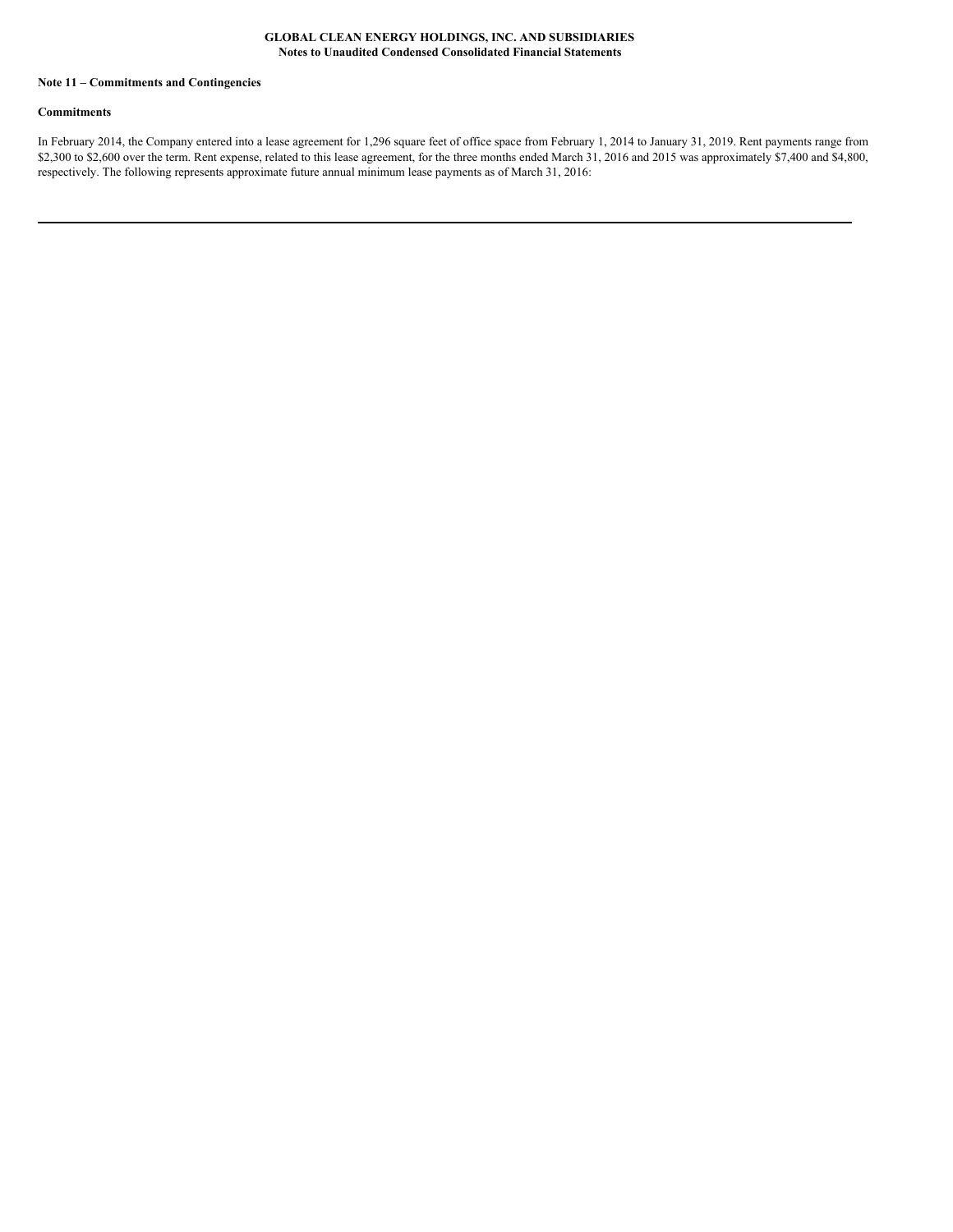#### Year Ending oombor<sup>3</sup>

| December 31,                   |      |              |  |
|--------------------------------|------|--------------|--|
|                                | 2016 | 40,000       |  |
|                                | 2017 | 41,000       |  |
|                                | 2018 | 42,000       |  |
|                                | 2019 | 3,000        |  |
| <b>Operating Lease Payable</b> |      | 126,000<br>S |  |

### **Legal**

In the ordinary course of business, the Company may face various claims brought by third parties and the Company may, from time to time, make claims or take legal actions to assert the Company's rights, including intellectual property rights, contractual disputes and other commercial disputes. Any of these claims could subject the Company to litigation. Management believes the outcomes of currently pending claims will not likely have a material effect on the Company's consolidated financial position and results of operations.

#### **Indemnities and Guarantees**

In addition to the indemnification provisions contained in the Company's organization documents, the Company generally enters into separate indemnification agreements with the Company's directors and officers. These agreements require the Company, among other things, to indemnify the director or officer against specified expenses and liabilities, such as attorneys' fees, judgments, fines and settlements, paid by the individual in connection with any action, suit or proceeding arising out of the individual's status or service as the Company's directors or officers, other than liabilities arising from willful misconduct or conduct that is knowingly fraudulent or deliberately dishonest, and to advance expenses incurred by the individual in connection with any proceeding against the individual with respect to which the individual may be entitled to indemnification by the Company. The Company also indemnifies its lessor in connection with its facility lease for certain claims arising from the use of the facility. These guarantees and indemnities do not provide for any limitation of the maximum potential future payments the Company could be obligated to make. Historically, the Company has not been obligated nor incurred any payments for these obligations and, therefore, no liabilities have been recorded for these indemnities and guarantees in the accompanying consolidated balance sheets.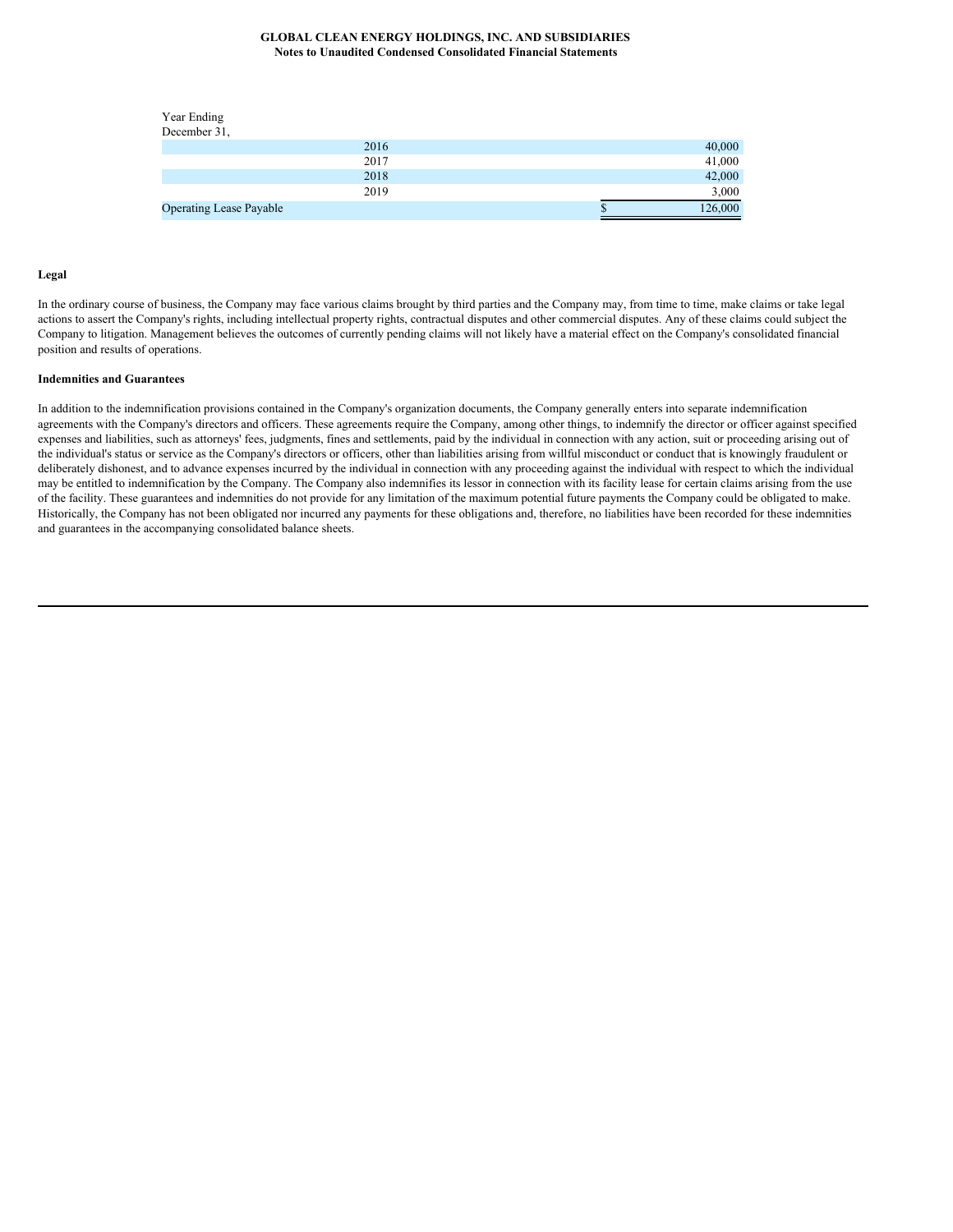#### ITEM 2. MANAGEMENTS' DISCUSSION AND ANALYSIS OF FINANCIAL CONDITION AND RESULTS OF OPERATIONS.

This Report, including any documents which may be incorporated by reference into this Report, contains "Forward-Looking Statements" within the meaning of Section 27A of the Securities Act of 1933, as amended, and Section 21E of the Securities Exchange Act of 1934, as amended. All statements other than statements of historical fact are "Forward-Looking Statements" for purposes of these provisions, including our plans to cultivate, produce and market non-food based feedstock for applications in the bio-fuels market, any projections of the date and amount of our Jatropha or Camelina harvests, forecasts regarding our revenues or other financial items, any statements of the plans and objectives of management for future operations, any statements concerning proposed new products or services, any statements regarding future economic conditions or performance, and any statements of assumptions underlying any of the foregoing. All Forward-Looking Statements included in this document are made as of the date hereof and are based on information available to us as of such date. We assume no obligation to update any Forward-Looking Statement. In some cases, Forward-Looking Statements can be identified by the use of terminology such as "may," "will," "expects," "plans," "anticipates," "intends," "believes," "estimates," "potential," or "continue," or the negative thereof or other comparable terminology. Although we believe that the expectations reflected in the Forward-Looking Statements contained herein are reasonable, there can be no assurance that such expectations or any of the Forward-Looking Statements will prove to be correct, and actual results could differ materially from those projected or assumed in the Forward-Looking Statements. Future financial condition and results of operations, as well as any Forward-Looking Statements are subject to inherent risks and uncertainties, including any other factors referred to in our press releases and reports filed with the Securities and Exchange Commission. All subsequent Forward-Looking Statements attributable to the company or persons acting on its behalf are expressly qualified in their entirety by these *cautionary statements.*

### **Introductory Comment**

The following discussion and analysis of our financial condition and results of operations should be read in conjunction with our unaudited condensed consolidated financial statements and the related notes thereto contained in Part I, Item 1 of this Quarterly Report. The information contained in this Quarterly Report on Form 10-Q is not a complete description of our business or the risks associated with an investment in our common stock. We urge you to carefully review and consider the various disclosures made by us in this Quarterly Report and in our other reports filed with the U.S. Securities and Exchange Commission (the "SEC"), including our Annual Report on *Form 10-K for the fiscal year ended December 31, 2015, which discuss our business in greater detail.*

Throughout this Quarterly Report on Form 10-Q, the terms "GCEH," "we," "us," "our," and "our company" refer to Global Clean Energy Holdings, Inc., a Delaware corporation and, unless the context indicates otherwise, also includes all of this company's U.S. and foreign wholly-owned subsidiaries through which this company conducts certain of its operations. To the extent applicable, depending on the context of the disclosure, the terms "we," "us," "our," and "our company" may also include GCE Mexico I, LLC, a Delaware limited liability company that we previously managed, and in which we previously owned 50% of the common membership interests, and our wholly owned subsidiary, Sustainable Oils, Inc., a Delaware corporation, as well as our other subsidiaries.

Global Clean Energy Holdings, Inc. is not related to, or affiliated in any manner with "Global Clean Energy, Inc.", an unaffiliated public company. Readers are cautioned to confirm the entity that they are evaluating or in which they are making an investment before completing any such investment.

### **Overview**

Global Clean Energy Holdings, Inc. is a U.S.-based, multi-national, energy agri-business focused on the development of non-food based bio-feedstocks. We have full service in-house development and operations capabilities, which we provide support to our own energy farms and to third parties. With international experience and capabilities in eco-friendly biofuel feedstock management, cultivation, production and distribution, we believe that we are well suited to scale our existing business.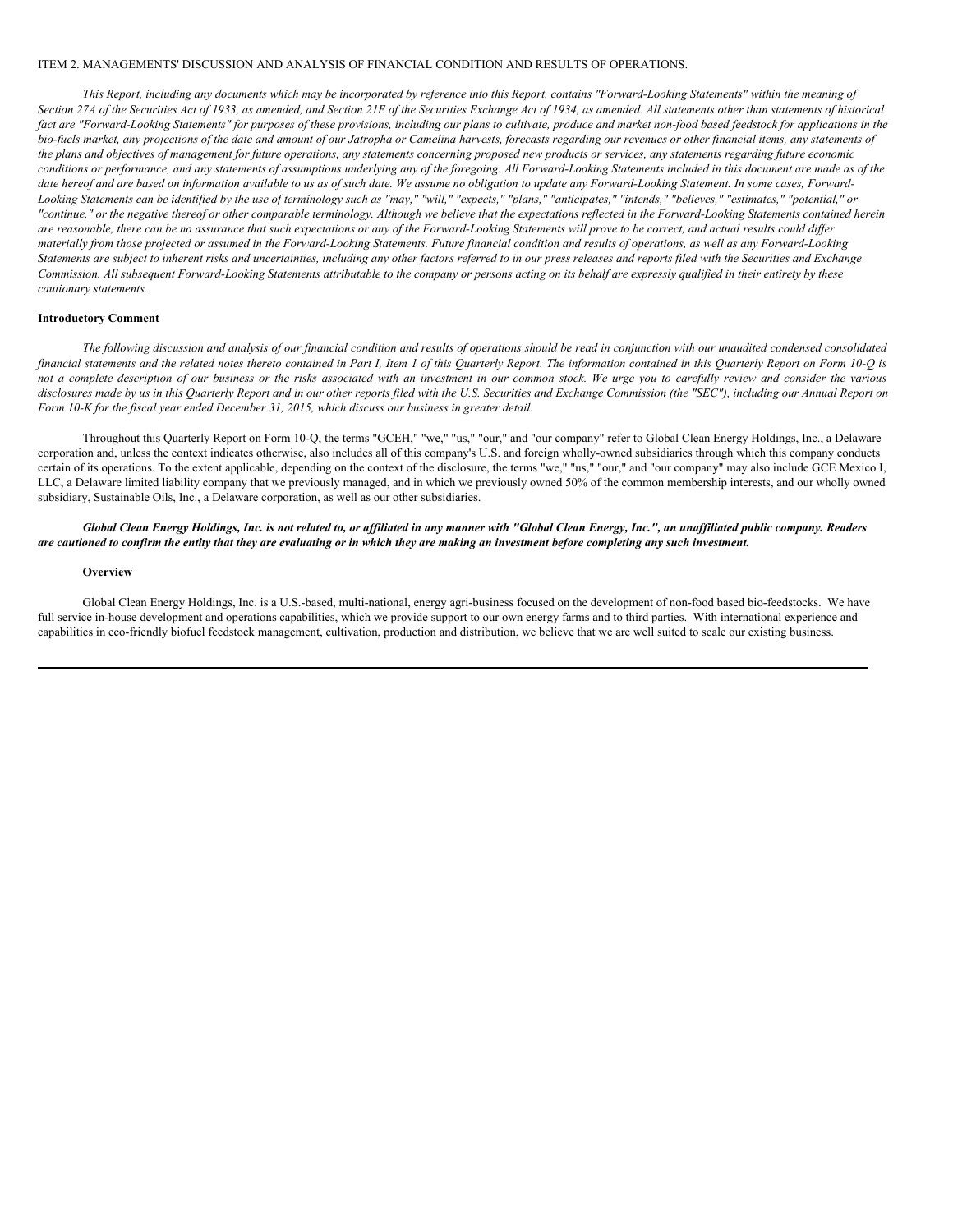Since 2007, our business focus has been on the commercialization of non-food based oilseed plants and biomass. We began with the development of farms growing Jatropha curcas ("Jatropha") - a non-edible plant indigenous to many tropical and sub-tropical regions of the world, including Mexico, the Caribbean and Central America. On March 13, 2013, we acquired Sustainable Oils, LLC, a Delaware limited liability company that has extensive experience in the development and farming of Camelina as an energy crop. In that acquisition, we also acquired certain intellectual property, including issued patents, related to Camelina production. As a result of the acquisition, our biofuels operations have expanded into the development of Camelina sativa ("Camelina") – an annual plant from the brassica family traditionally grown in northerly regions of the United States, Europe and Asia. We have focused on these two plants primarily because we feel they are complementary to one another, have the potential to produce oil seed crops economically, they generally require less water and fertilizer than many conventional crops, and can be grown on land that is normally unsuitable for food production or is fallow or idle due to crop rotation. Both Jatropha and Camelina oil are high-quality plant oils used as direct substitutes for fossil fuels and as feedstock for the production of high quality biofuels and other bio-based products. Both crops have been tested and proven to be highly desirable feedstocks capable of being converted into ASTM approved fuels. The term "biofuels" refers to a range of biological based fuels including bio-kerosene (a.k.a bio-jet fuel) biodiesel, renewable diesel, green diesel, synthetic diesel and biomass, all of which have environmental benefits that are the major driving force for their adoption. Using biofuels instead of fossil fuels reduces net emissions of carbon dioxide and other green-house gases, which are associated with global climate change. Both Jatropha and Camelina oil can also be used as a chemical feedstock to replace fossil and non-food based products that use edible oils in their manufacturing or production process. The residual material derived from the oil extraction process is called press-cake or meal, which in the case of Jatropha is a high-quality biomass that has been proven and tested as a replacement for a number of fossil-based feedstocks, fossil fuels and other high value products such as renewable charcoal, fertilizers, and animal feed. Camelina meal is high in Omega3 and has already been approved by the FDA as a livestock (animal) feed or enhancement in the United States.

Our business plan and current principal business activities include the planting, cultivation, harvesting and processing of these oil seed plants to generate plant based oils and biomass for use as replacements for fossil fuels and other high value products including renewable chemicals and high value livestock feed. Our strategy is to leverage our agriculture and energy knowledge, experience and capabilities through the following means:

Own and operate biofuel energy farms for our own account.

Own, operate and manage farms with either strategic partners or financial investors.

· Contract with third party farmers (such as wheat and barley farmers) for the farming of significant acreage of Camelina sativa on their idle land which is in rotation with their other crops in the United States and many parts of Europe.

· Produce and sell certified Camelina seed (which seed is based upon our patented, high-yielding elite varieties) to farmers in the United States and internationally.

· Provide energy farm development and management services to third party owners of biofuel energy farms and to non-energy farmers looking to utilize energy crops in rotation or inter-cropped with their existing crops.

Provide advisory services to farmers wishing to certify their farms under international sustainability or carbon certification standards, specifically the Roundtable on Sustainable Biomaterials (RSB) and Gold Standard Verified Emission Reductions (GS-VERs). We are currently managing a Jatropha farm in the Caribbean under a contract with a third party who wishes to significantly expand to provide large volumes of plant based oil and biomass to fuel their industrial process.

Provide turnkey franchise operations for individuals and/or companies that wish to establish purpose specific energy farms in suitable geographical areas.

The development of agricultural-based energy projects, like plant oil and related biomass, may produce carbon credits through the sequestration (storing) of carbon and the displacement of fossil-based fuels. Accordingly, in addition to generating revenues from the sale of non-food based plant oils and biomass, we are seeking to certify our farms, where practical, to generate and monetize carbon credits. See, "Business-Carbon Credits," below.

Since 2008 we have owned/operated three Jatropha farms in Mexico through GCE Mexico I, LLC ("GCE Mexico") a Delaware limited liability company that we formed with two investors. We owned 50% of the common membership interests of GCE Mexico, our investors owned the other 50% of the common membership interests, and the GCE Mexico preferred units were owned by an affiliate of the investors. On December 2, 2015, we sold the three Jatropha farms to Enerall Terra 2 S.A.P.I de C.V, a Mexican agricultural operator in the region. The purchase price for the three farms was MXP\$89 Million (approx. US\$5,908,000). GCE Mexico assigned U.S. \$5.1 million of the purchase price the our joint venture partner to repay the U.S.\$5.1 million of mortgage loans made by the investor to GCE Mexico's operating subsidiaries. In addition, as part of the sale of the three farms and the repayment of the mortgage loans, the investor agreed to forgive and extinguish (i) approximately \$5.1 million of unpaid interest that had accrued on the three mortgage loans, and (ii) the preferred return (approximately \$12.1 million) that the preferred unit holders had accrued. We did not receive any cash from the sale of the three farms. However, as result of the repayment of the three mortgage loans, the forgiveness of the accrued interest on those loans, and the extinguishment of the accrued preferred return, approximately US\$22.3 million of long term liabilities were extinguished from this Company's consolidated balance sheet.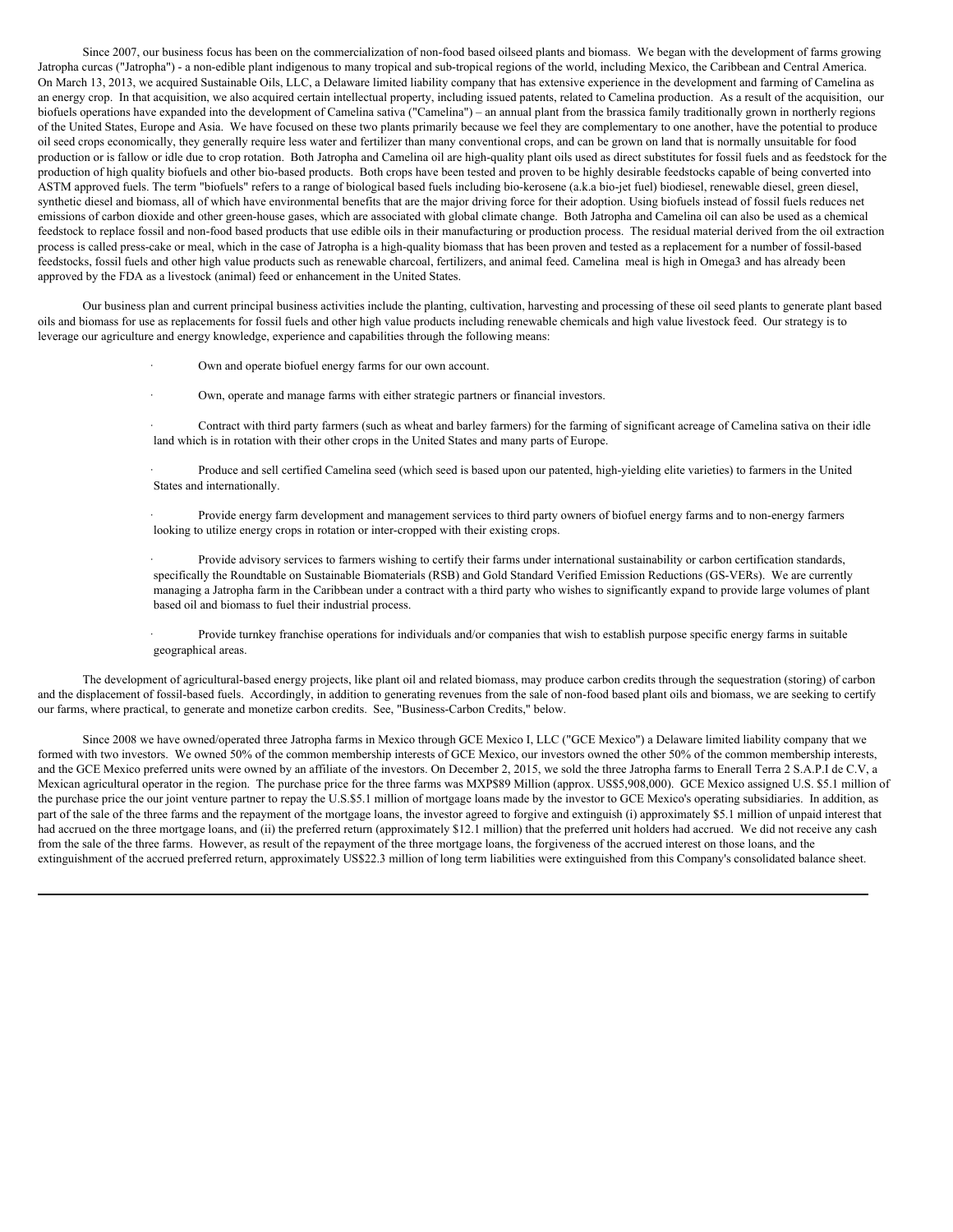#### **Organizational History**

This company was originally incorporated under the laws of the State of Utah on November 20, 1991. On July 19, 2010, we changed the state of our incorporation from Utah to Delaware. Our principal executive offices are located at 2790 Skypark Drive, Suite 105, Torrance, CA 90505, and our current telephone number at that address is (310) 641-GCEH (4234). We maintain a website at: www.gceholdings.com. Our annual reports, quarterly reports, current reports on Form 8-K and amendments to such reports filed or furnished pursuant to section 13(a) or 15(d) of the Securities and Exchange Act of 1934, as amended (the "Exchange Act"), and other information related to this company are available on our website as soon as we electronically file those documents with, or otherwise furnish them to, the Securities and Exchange Commission. Our Sustainable Oils subsidiary also maintains a website at www.susoils.com. Our Internet websites and the information contained therein, or connected thereto, are not, and are not intended to be incorporated into the Annual Report on Form 10-K at December 31, 2015 or into this quarterly report on Form 10-Q.

#### **Critical Accounting Policies**

The preparation of financial statements in conformity with accounting principles generally accepted in the United States require management to make estimates and assumptions that affect the reported assets, liabilities, sales and expenses in the accompanying financial statements. Critical accounting policies are those that require the most subjective and complex judgments, often employing the use of estimates about the effect of matters that are inherently uncertain.

Certain other critical accounting policies, including the assumptions and judgments underlying them, are disclosed in Note 1 to the Consolidated Financial Statements included in the Annual Report on Form 10-K for the fiscal year ended December 31, 2015.

### **Results of Operations**

*Revenues*. During the three months ended March 31, 2016 and 2015 we recognized revenue of \$121,647 and \$158,231, respectively. The revenues that we generated in 2016 and 2015 were derived from energy farm management, development and advisory services. Revenues we generate from these services are used for this company's operations.

In the short term, our goal is to increase the amount of advisory and management services in order to generate revenues to fund our corporate working capital needs, and to generate Camelina-related revenues from the Camelina business that we acquired in March 2013. Our Camelina operations are expected to generate revenues from the sale of Camelina seeds, the sale of Camelina oil, and the sale of the Camelina biomass for use as feed for livestock. In the longer term, we plan to increase the revenues derived from the operations of our Jatropha farms, to rapidly ramp up our Camelina operations, and to continue to generate revenue from management, development, and advisory services. We anticipate that revenues for the remainder of 2016 will increase due to scale-up of our biomass processing project in the Dominican Republic and the Camelina in the North Americas.

*General and Administrative Expenses.* For the three months ended March 31, 2016 and 2015, we recorded general and administrative expenses of \$466,892, including approximately \$13,000 of discontinued operations expense and \$593,615 (approximately \$347,000 of discontinued operations expense), respectively. This decrease is related to the operations in Mexico being discontinued as of December 31, 2015. General and administrative expenses principally consist of officer compensation, outside services (such as legal, accounting, and consulting expenses), share-based compensation, and other general expenses (such as insurance, occupancy costs and travel).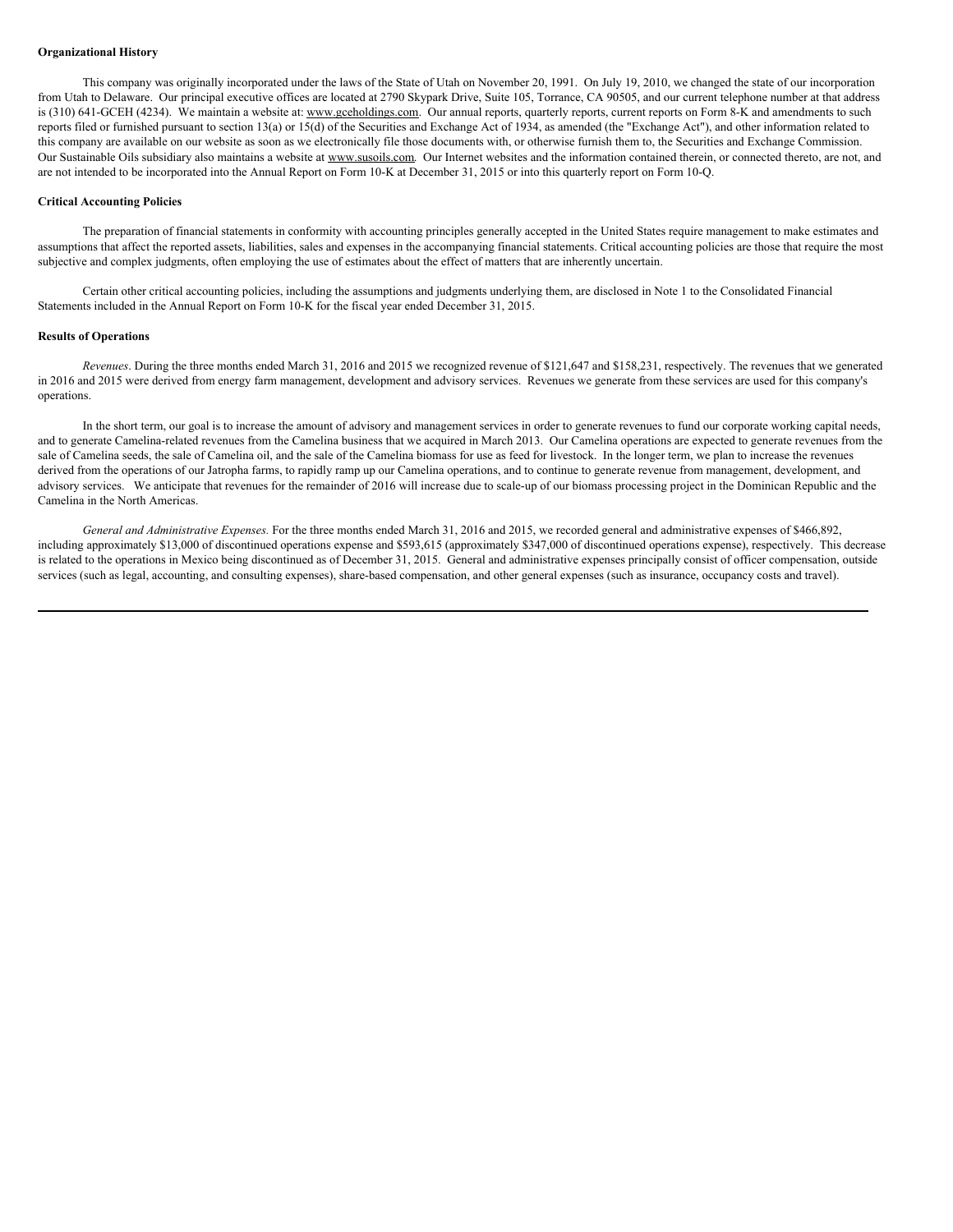*Plantation (Farm) Operating Costs*. As the operations on the Mexican farms were discontinued as of December 31, 2015 we did not record any Plantation Operating Costs in the quarter ended March 31, 2016. We recorded \$30,376 for the three months ended March 31, 2015.

*Other Income/Expense*. Interest expense for the three months ended March 31, 2016 increased by approximately \$53,000 from the same period in 2015 due to GCE Mexico's debt being extinguished upon the sale of the three Jatropha farms in Decemnber 2015 and the related interest expense of approximately \$271,000 was classified as discontinued operations in December 2015.

*Net loss attributable to discontinued operations, formerly non-controlling interest.* Our three Mexico farms were sold December 2, 2015 and farming operations were ceased effective December 31, 2015. Our Mexico farm operations were owned through GCE Mexico. Under GCE Mexico's operating agreement, the net loss allocated from these entities to GCE Mexico is then further allocated to the members of GCE Mexico according to the investment balances. Accordingly, since the common membership interest did not make a capital contribution, all of the losses allocated to GCE Mexico were allocated to the preferred membership interest. In the three months ended March 31, 2015, the net loss attributable to the non-controlling interest in the accompanying Consolidated Statement of Operations represented the allocation of the net loss of GCE Mexico to the preferred membership interests was approximately \$347,000. For the three months ended March 31, 2016, the loss from the discontinued operations (formerly non-controlling interest) was approximately \$13,000, which related to costs incurred taxes and governmental fees for the closure of GCE Mexico and its subsidiaries.

*Net loss.* The Company recorded net losses of \$418,750 and \$477,131 for the three months ended March 31, 2016 and 2015, respectively. Our ability to generate net income in the future will depend on the amount of advisory, development and management services that we render at the corporate level, the amount of revenues generated from our Jatropha farms in the Dominican Republic, and on the amount of revenues we generate from our Camelina operations. Although we anticipate that we will generate new revenues from our Camelina and Jatropha farm operations, we are unable to forecast if, or when such revenues will exceed our operating expenses.

#### **Liquidity and Capital Resources**

As of March 31, 2016, we had approximately \$66,000 (which included approximately \$47,000 in our Mexican subsidiary) in cash or cash equivalents and had a working capital deficit of \$6,527,000, as compared with \$252,000 in cash and a working capital deficit of \$6,268,000 as of December 31, 2015.

In order to fund our short-term working capital needs, we will have to obtain additional funding from the sale of additional securities, additional borrowings, or from an increase in operating revenues. Outstanding indebtedness at March 31, 2016 totaled \$7,197,341. The existence of the foregoing working capital deficit may negatively impact our ability to obtain future equity or debt financing and the terms on which such additional financing, if available, can be obtained. We incurred losses of \$418,750 and \$477,131 for the three months ended March 31, 2016 and March 31, 2015 respectively, and have an accumulated deficit applicable to its common shareholders of \$34,629,719 at March 31, 2016.

In the fiscal quarters ended March 31, 2015 and 2016, our general and administrative expenses, including the professional costs of being a public company, were funded from (i) revenues that we have generated from advisory services, and (ii) funds received from the sale of our securities. The amount of fees we generated from advisory services fluctuates significantly. While we currently are providing advisory services under existing contracts, our ability to continue to generate revenue from these services will depend on our ability to enter into new advisory agreements when the current agreements expire. No assurance can be given that we will be able to enter into new agreements to replace or supplement the current advisory agreements. As a result, we expect that we will have to raise capital in the near future, or find other sources of capital in the near future, in order to continue to fund our corporate general and administrative expenses.

Our business plan contemplates that we will (i) continue to develop our biomass business and operations, and (ii) diversify our biofuel energy crop revenues from new revenues generated by our new Camelina operations, as follows:

Jatropha Farm Operations. Until December 2015, we owned and operated three farms in Mexico (two of which were planted with Jatropha and the third was partially planted with an annual oil seed crop) through our GCE Mexico joint venture. All of the operating and capital expenses of those farms were funded by our joint venture partner and from operating revenues. Our joint venture partner in GCE Mexico funded all of GCE Mexico's operating and capital requirements in 2015 and the wind down expenses for the first quarter of 2016. Due to our partner's other business commitments, however, our joint venture partner was not able to commit to the additional investment needed to operate and expand the farms. As a result, as disclosed in this Annual Report, GCE Mexico sold those farms in December 2015.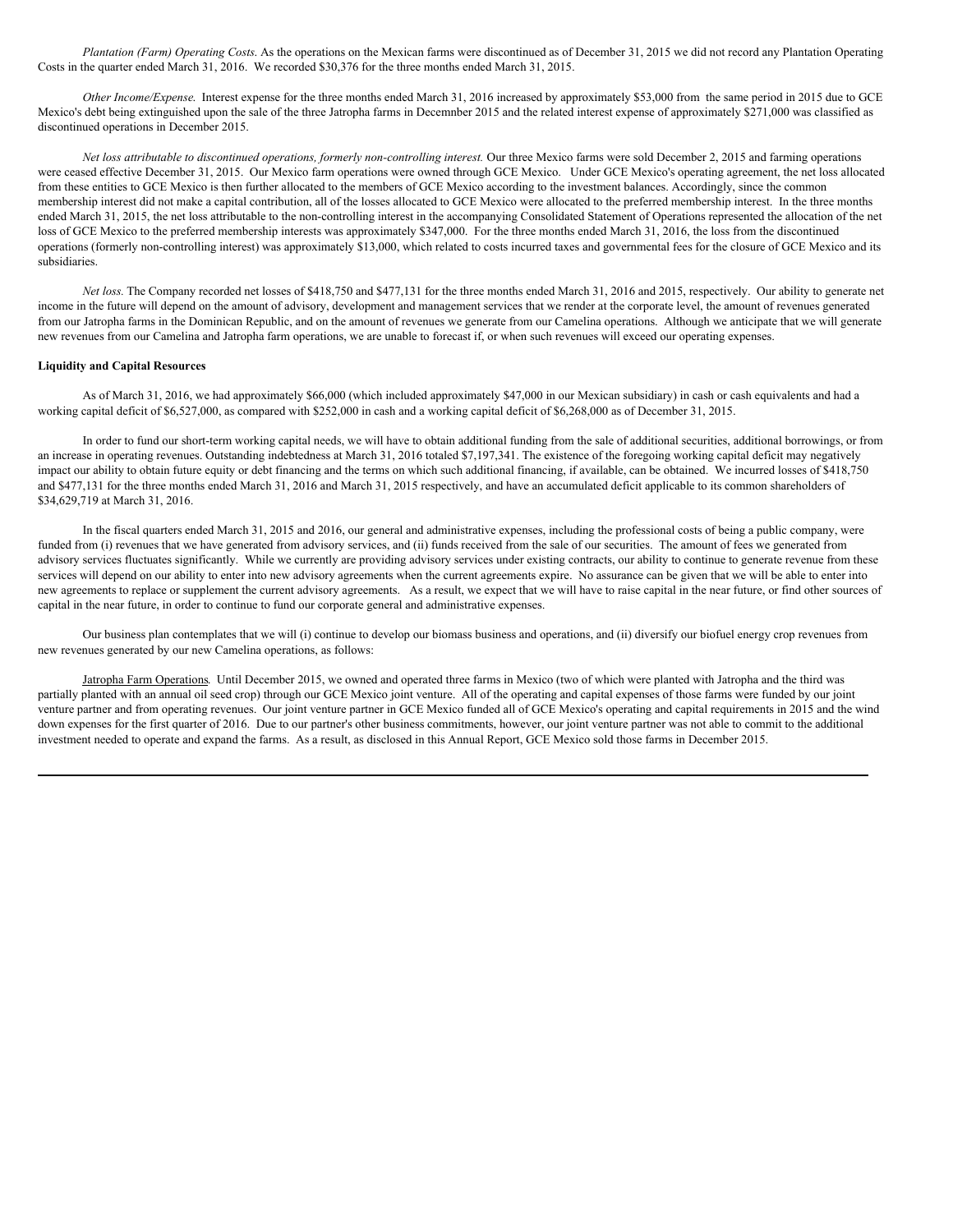The sale of the three Mexico farms affected our balance sheet because it allowed us to drastically reduce high-cost debt incurred in acquiring and operating the three farms. We did not receive any cash from the sale of the three farms (the proceeds received from the sale of the three farms were allocated to our joint venture partner who funded GCE Mexico). However, as result of the repayment of the three mortgage loans, the forgiveness of the accrued interest on those loans, and the extinguishment of the accrued preferred return, approximately US\$21.9 million of long term liabilities were extinguished from our consolidated balance sheet. We believe that reducing this debt will beneficially affect our ability to raise future debt or equity funding. Although we sold the three Jatropha farms, we did retain the Jatropha genetics we have spent years developing on a commercial scale. We did not sell any of our intellectual property rights to the buyer of the three farms. As a result, our Jatropha genetics are preserved as a core GCEH asset as is the institutional knowledge, experience and know-how that we developed over the past several years in Mexico. As part of the sale, we also retained access rights to the Certified Nursery and R&D areas on the farm for an extended period of time.

Camelina Operations. In March 2013, we acquired the business and assets of Sustainable Oils, LLC, a company that had been engaged in developing Camelina products since 2007. The Camelina operations will require a significant amount of additional cash to scale up its operations and to reach profitable operations. We will operate the Camelina business that we acquired through a subsidiary Sustainable Oils Inc.which we capitalized with the Sustainable Oils intellectual properties and operating assets that we recently purchased. Furthermore, our goal is to fund the operations and expansion of the Camelina operations with new debt or equity that we are in the process of raising specifically for the Camelina subsidiary. We have been in discussions with a number of sources for the additional funding, but we have not entered into any binding arrangements for the desired amount of new funding. No assurance can be given that we will obtain the additional capital necessary to operate and grow our new Camelina operations. In the event that we do not obtain the necessary amount of financing to properly operate and scale up our new Camelina operations, those operations are expected to continue to operate at a loss.

As partial consideration for the Camelina assets that we purchased in March 2013, we issued a \$1,300,000 promissory note. In September 2014, we renegotiated the terms of the note and agreed to return certain tangible assets that constituted the collateral under the promissory note to the holder of the promissory note in exchange for a reduction of the amount of accrued interest owed under the promissory note and an extension of the maturity date. Since December 31, 2014, the foregoing promissory note is now an unsecured promissory note that is payable on demand. However, the amount of payable under the promissory note is limited to amounts generated from the Camelina business that we acquired.

### Other Potential Source of Liquidity.

We presently do not have any available credit, bank financing or other external sources of liquidity. In the absence of additional outside funding (including proceeds from the sale of our securities, or entering into other joint venture relationships), we do not have the ability to expand our business or acquire additional biofuel feedstock farms. If we issue additional equity or debt securities to fund our future capital needs, stockholders may experience additional dilution or the new equity securities may have rights, preferences or privileges senior to those of existing holders of our common stock. Should we not be able to increase the amount of revenues we receive from our advisory services and/or raise additional debt or equity funding, we will have to materially scale back our current and proposed operations or take other actions to preserve our on-going operations.

Inflation and changing prices have had no effect on our continuing operations over our two most recent fiscal years.

We have no off-balance sheet arrangements as defined in Item 303(a) of Regulation S-K.

#### ITEM 3. QUANTITATIVE AND QUALITATIVE DISCLOSURES ABOUT MARKET RISK.

Not applicable.

### ITEM 4. CONTROLS AND PROCEDURES.

We maintain disclosure controls and procedures that are designed to ensure that information required to be disclosed in the reports that we file with, or submit to, the Securities and Exchange Commission (the "SEC") under the Securities Exchange Act of 1934 (the "Exchange Act") is recorded, processed, summarized and reported within the time periods specified in the SEC's rules and forms and that such information is accumulated and communicated to our management, including our chief executive and financial officers, as appropriate, to allow timely decisions regarding required disclosure. As required by SEC Rule 13a-15(b), we carried out an evaluation, under the supervision and with the participation of our management, including our chief executive and financial officers, of the effectiveness of the design and operation of our disclosure controls and procedures as of the end of the period covered by this report. Based on that evaluation, our chief executive and financial officers concluded that our disclosure controls and procedures were effective as of the end of the period covered by this report.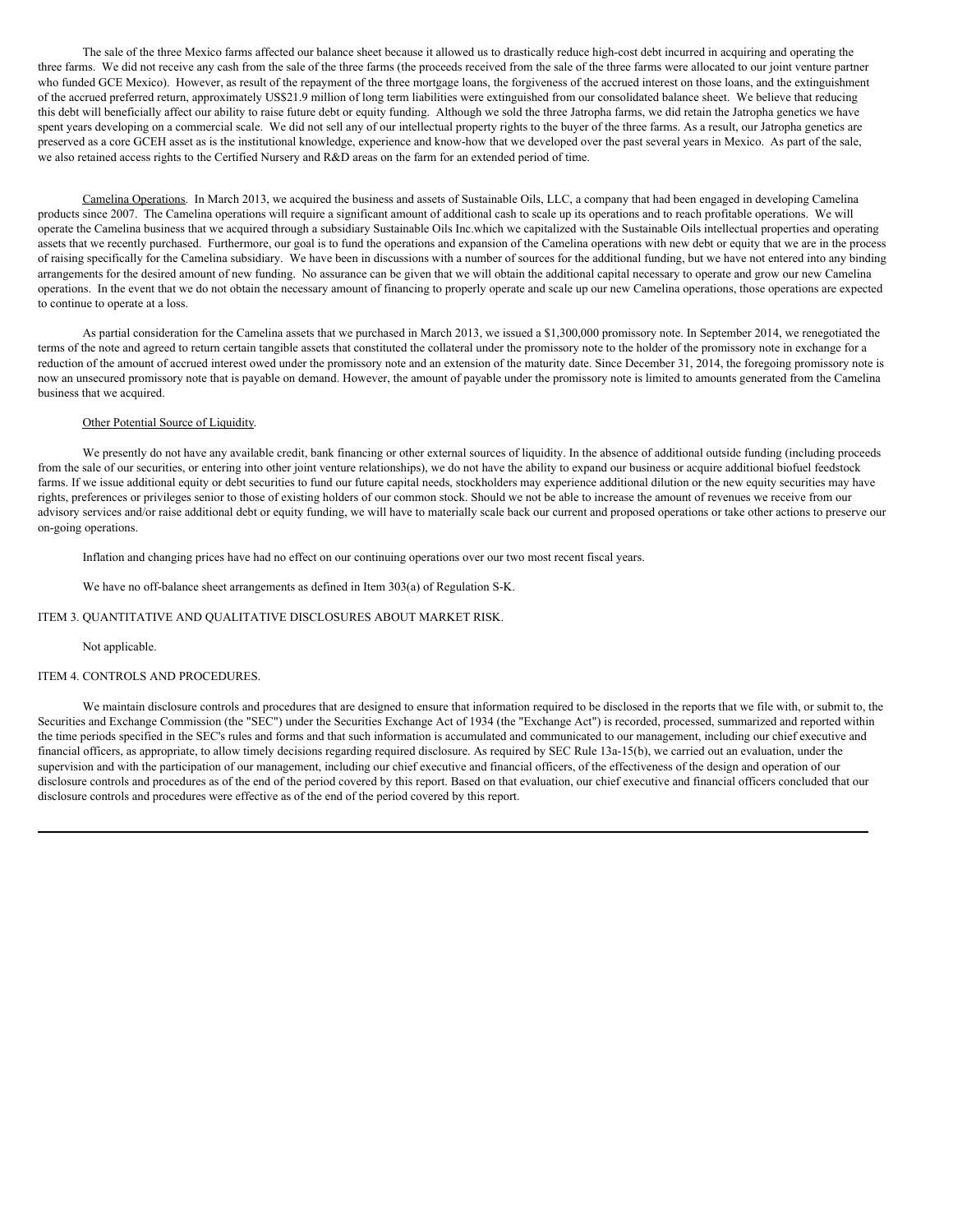There was no change in our internal control over financial reporting during our most recent fiscal quarter that has materially affected, or is reasonably likely to materially affect, our internal control over financial reporting.

### PART II

### ITEM 1. LEGAL PROCEEDINGS.

From time to time, the Company may become a party to other legal actions and complaints arising in the ordinary course of business, although it is not currently involved in any such legal proceedings.

On April 18, 2016, the Company was served with a complaint filed in the District Court of Harris County, Texas, in a case identified asTanglewood Receivables Company vs. Global Clean Energy Holdings, Inc., d/b/a GCE Holdings, Inc., Case No. 2015-53930. The plaintiff, a collection company, alleges that the Company failed to pay up to \$74,000 of legal fees to John H. Bennett Jr., p.c. for legal services rendered from July 2010 to August 2011. Global Clean Energy Holdings Inc. did not engage John H. Bennett Jr. p.c., for services and never received any invoices from that attorney. The Company has answered the complaint and intends to vigorously defend itself in this action.

ITEM 1A. RISK FACTORS.

Not applicable.

ITEM 2. UNREGISTERED SALES OF EQUITY SECURITIES AND USE OF PROCEEDS.

Not applicable.

ITEM 3. DEFAULTS UPON SENIOR SECURITIES.

Not applicable

ITEM 4. MINE SAFETY DISCLOSURES.

Not applicable

ITEM 5. OTHER INFORMATION

Not applicable.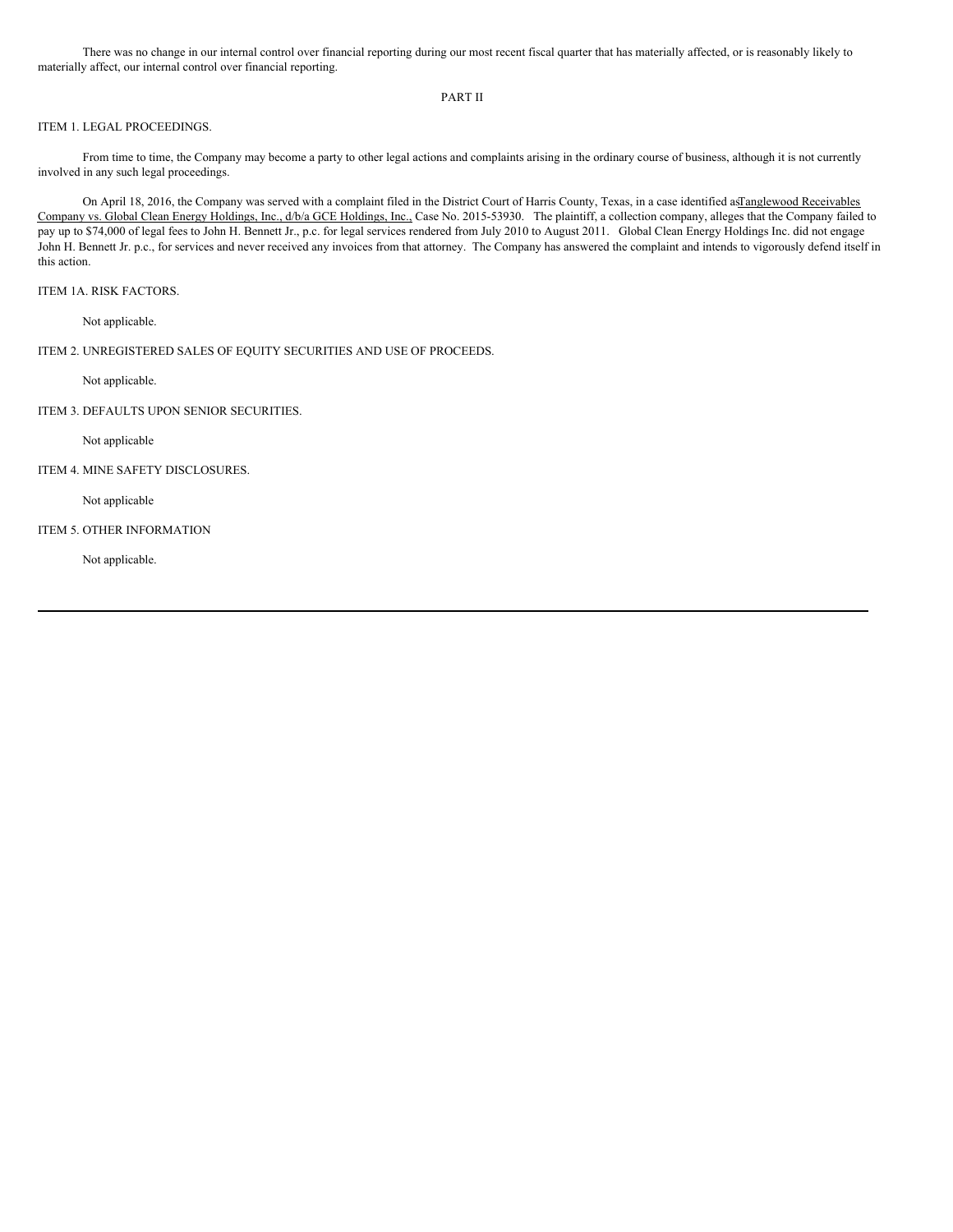# ITEM 6. EXHIBITS

| 31.1    | Rule 13a-14(a) Certification, as adopted pursuant to Section 302 of the Sarbanes-Oxley Act of 2002                        |
|---------|---------------------------------------------------------------------------------------------------------------------------|
| 32.1    | Certification pursuant to 18 U.S.C. Section 1350, as adopted pursuant to Section 906 of the Sarbanes-Oxley Act of<br>2002 |
| 101.INS | <b>XBRL</b> Instance Document                                                                                             |
| 101.SCH | <b>XBRL Taxonomy Extension Schema Document</b>                                                                            |
| 101.CAL | XBRL Taxonomy Extension Calculation Link base                                                                             |
| 101.DEF | XBRL Taxonomy Extension Definition Link base Document                                                                     |
| 101.LAB | XBRL Taxonomy Extension Label Link base Document                                                                          |
| 101.PRE | XBRL Taxonomy Extension Presentation Linkbase Document                                                                    |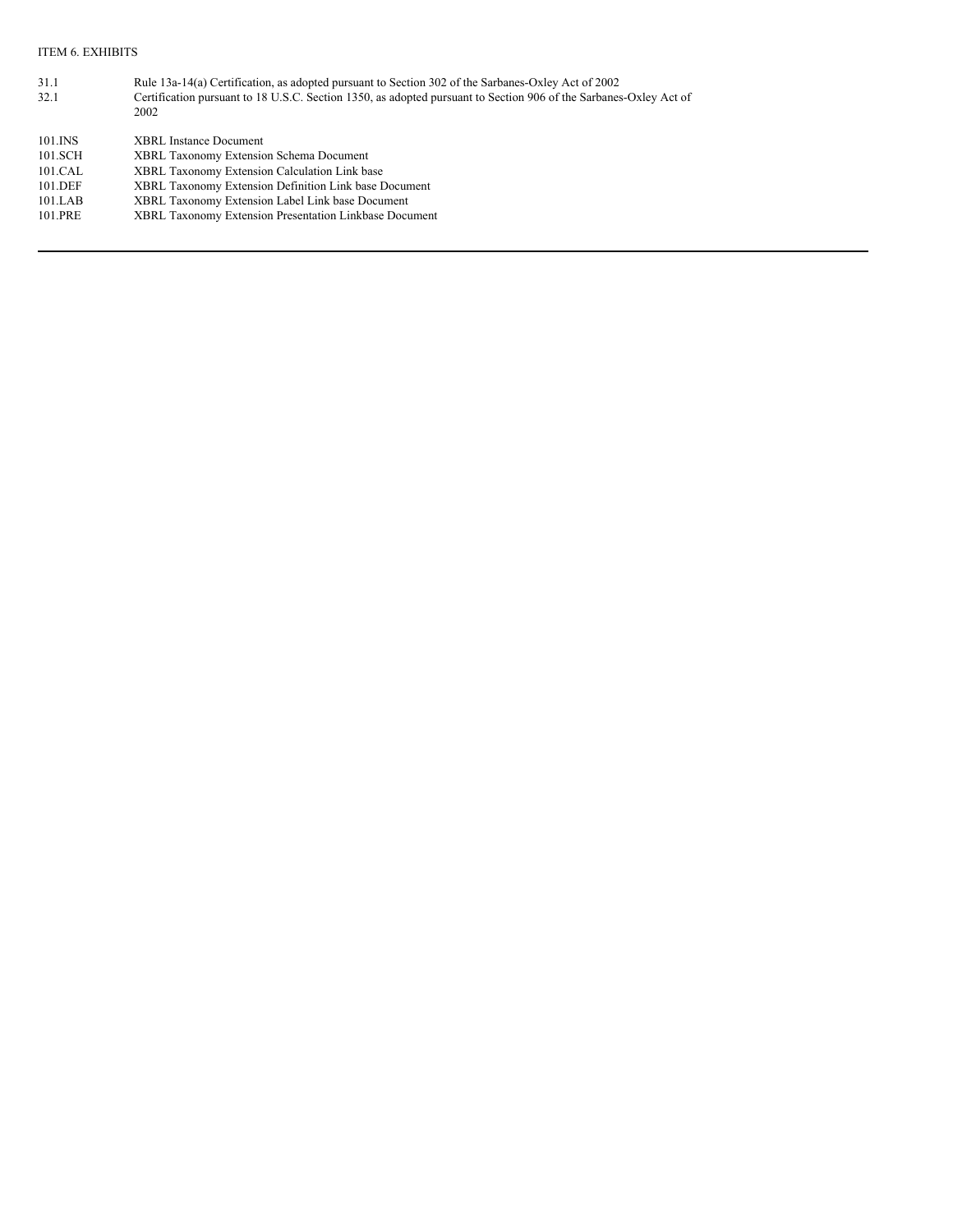### **SIGNATURES**

In accordance with Section 13 or 15(d) of the Securities Exchange Act of 1934, the registrant caused this report to be signed on its behalf by the undersigned, thereunto duly authorized.

Dated: May 13, 2016 GLOBAL CLEAN ENERGY HOLDINGS, INC.

By: /s/ RICHARD PALMER Chief Executive Officer

By: /s/ DONNA REILLY Chief Financial Officer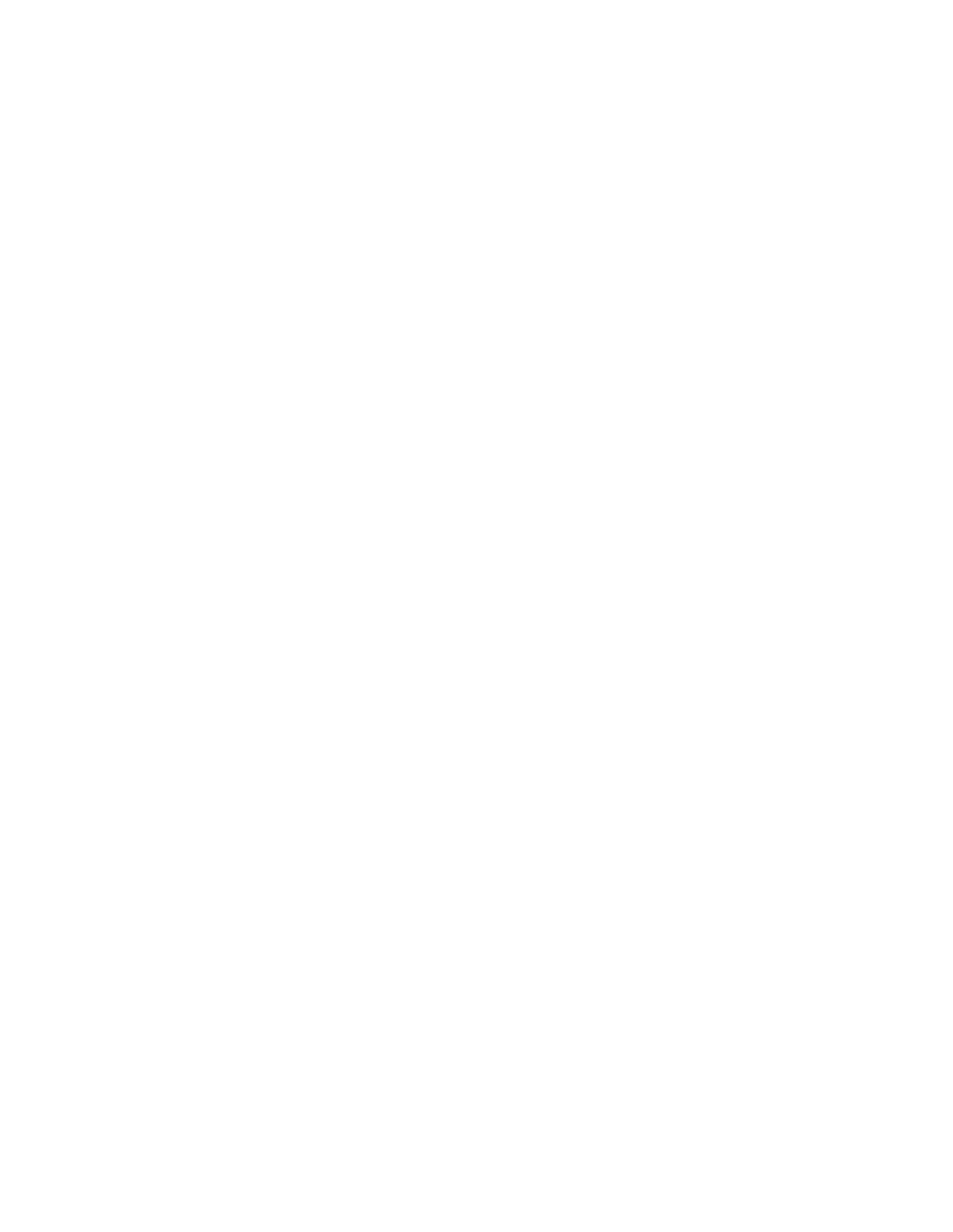### **Certification of the Principal Executive Officer Under Section 302 of the Sarbanes-Oxley Act**

I, Richard Palmer, certify that:

- 1. I have reviewed this report on Form 10-Q of Global Clean Energy Holdings, Inc.;
- 2. Based on my knowledge, this report does not contain any untrue statement of a material fact or omit to state a material fact necessary to make the statements made, in light of the circumstances under which such statements were made, not misleading with respect to the period covered by this report;
- 3. Based on my knowledge, the financial statements, and other financial information included in this report, fairly present in all material respects the financial condition, results of operations and cash flows of the registrant as of, and for, the periods presented in this report;
- 4. The registrant's other certifying officer and I are responsible for establishing and maintaining disclosure controls and procedures (as defined in Exchange Act Rules 13a- 15(e) and 15d- 15(e)) and internal control over financial reporting (as defined in Exchange Act Rules 13a-15(f) and 15d-15(f)) for the registrant and have:
- 5. Designed such disclosure controls and procedures, or caused such disclosure controls and procedures to be designed under our supervision, to ensure that material information relating to the registrant, including its consolidated subsidiaries, is made known to us by others within those entities, particularly during the period in which this annual report is being prepared;
- 6. Designed such internal control over financial reporting, or caused such internal control over financial reporting to be designed under our supervision, to provide reasonable assurance regarding the reliability of financial reporting and the preparation of financial statements for external purposes in accordance with generally accepted accounting principles;
- 7. Evaluated the effectiveness of the registrant's disclosure controls and procedures and presented in this report our conclusions about the effectiveness of the disclosure controls and procedures, as of the end of the period covered by this report based on such evaluation; and
- 8. Disclosed in this report any change in the registrant's internal control over financial reporting that occurred during the registrant's most recent fiscal quarter (the registrant's fourth fiscal quarter in the case of an annual report) that has materially affected, or is reasonably likely to materially affect, the registrant's internal control over financial reporting; and
- 9. The registrant's other certifying officer and I have disclosed, based on our most recent evaluation of internal control over financial reporting, to the registrant's auditors and the audit committee of registrant's board of directors (or persons performing the equivalent functions):
- 10. All significant deficiencies and material weaknesses in the design or operation of internal control over financial reporting which are reasonably likely to adversely affect the registrant's ability to record, process, summarize and report financial information; and
- 11. Any fraud, whether or not material, that involves management or other employees who have a significant role in the registrant's internal control over financial reporting.

Date: May 13, 2016 By: /s/ RICHARD PALMER Name: Richard Palmer Title: President, Chief Executive Officer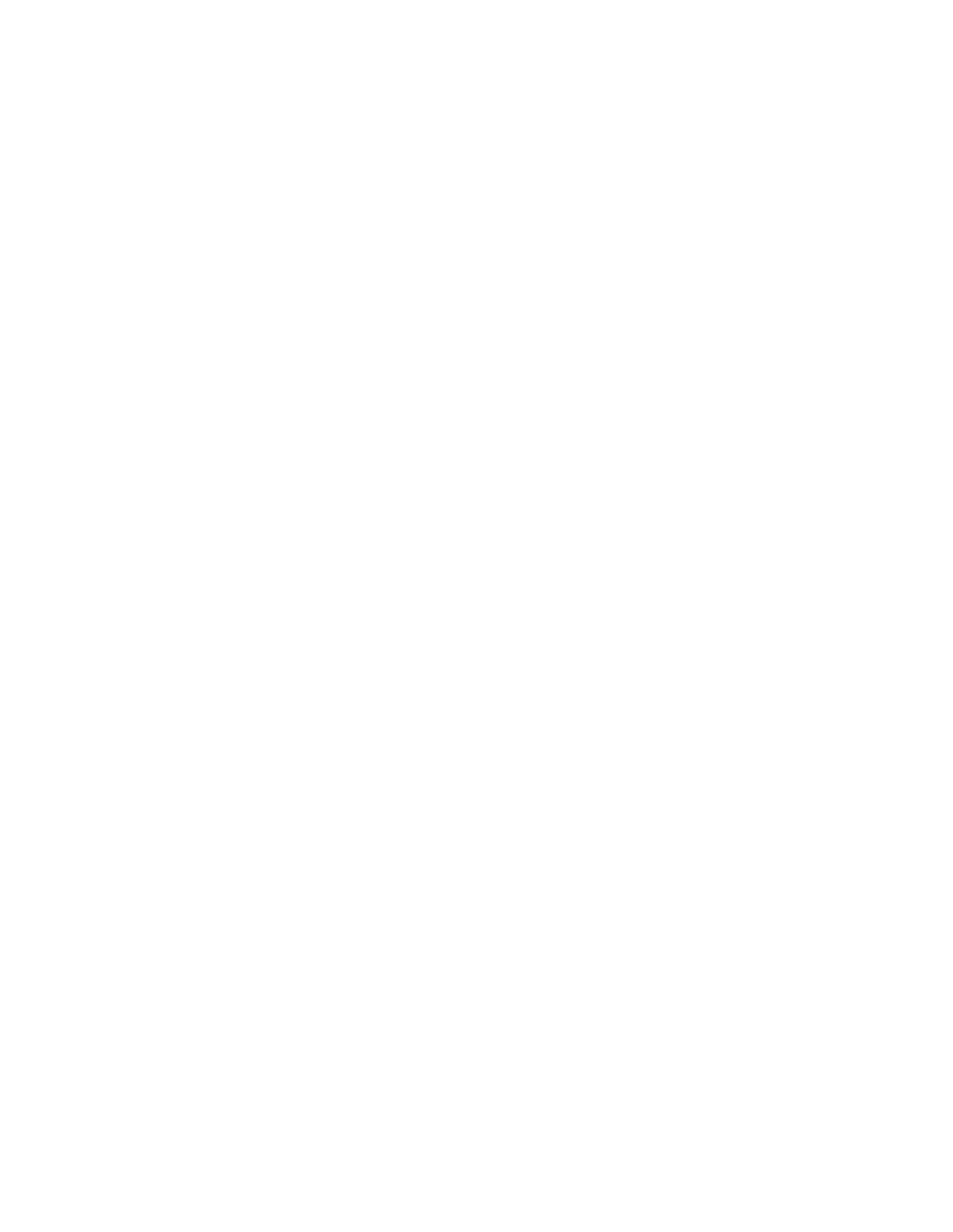### **Certification of the Principal Financial Officer Under Section 302 of the Sarbanes-Oxley Act**

I, Donna Reilly, certify that:

- 1. I have reviewed this report on Form 10-Q of Global Clean Energy Holdings, Inc.;
- 2. Based on my knowledge, this report does not contain any untrue statement of a material fact or omit to state a material fact necessary to make the statements made, in light of the circumstances under which such statements were made, not misleading with respect to the period covered by this report;
- 3. Based on my knowledge, the financial statements, and other financial information included in this report, fairly present in all material respects the financial condition, results of operations and cash flows of the registrant as of, and for, the periods presented in this report;
- 4. The registrant's other certifying officer and I are responsible for establishing and maintaining disclosure controls and procedures (as defined in Exchange Act Rules 13a- 15(e) and 15d- 15(e)) and internal control over financial reporting (as defined in Exchange Act Rules 13a-15(f) and 15d-15(f)) for the registrant and have:
	- (a) Designed such disclosure controls and procedures, or caused such disclosure controls and procedures to be designed under our supervision, to ensure that material information relating to the registrant, including its consolidated subsidiaries, is made known to us by others within those entities, particularly during the period in which this annual report is being prepared;
	- (b) Designed such internal control over financial reporting, or caused such internal control over financial reporting to be designed under our supervision, to provide reasonable assurance regarding the reliability of financial reporting and the preparation of financial statements for external purposes in accordance with generally accepted accounting principles;
	- (c) Evaluated the effectiveness of the registrant's disclosure controls and procedures and presented in this report our conclusions about the effectiveness of the disclosure controls and procedures, as of the end of the period covered by this report based on such evaluation; and
	- (d) Disclosed in this report any change in the registrant's internal control over financial reporting that occurred during the registrant's most recent fiscal quarter (the registrant's fourth fiscal quarter in the case of an annual report) that has materially affected, or is reasonably likely to materially affect, the registrant's internal control over financial reporting; and
- 5. The registrant's other certifying officer and I have disclosed, based on our most recent evaluation of internal control over financial reporting, to the registrant's auditors and the audit committee of registrant's board of directors (or persons performing the equivalent functions):
	- (a) All significant deficiencies and material weaknesses in the design or operation of internal control over financial reporting which are reasonably likely to adversely affect the registrant's ability to record, process, summarize and report financial information; and
	- (b) Any fraud, whether or not material, that involves management or other employees who have a significant role in the registrant's internal control over financial reporting.

Date: May 13, 2016 By: /s/ DONNA REILLY Name: Donna Reilly Title: Chief Financial Officer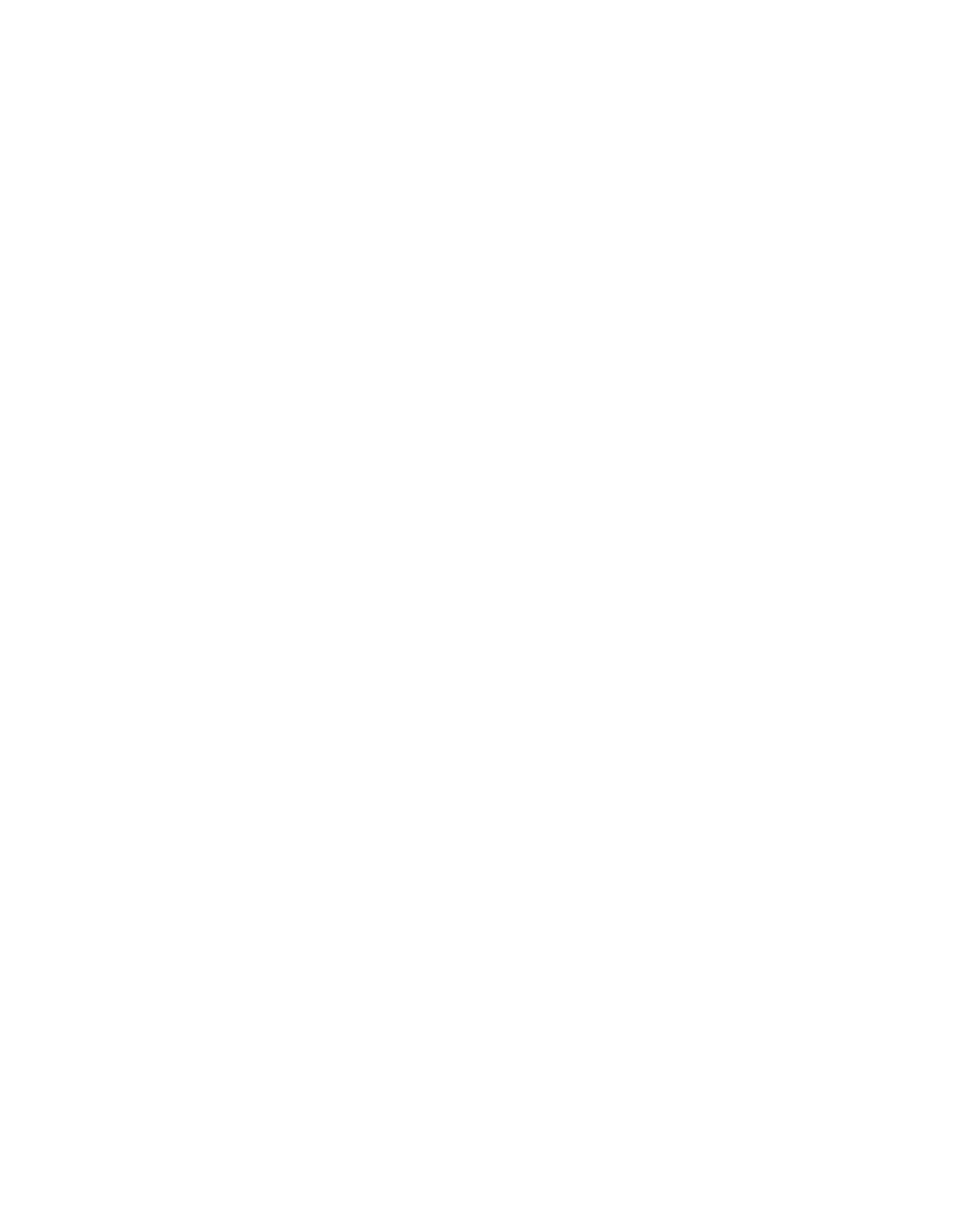## **CERTIFICATION OF THE PRINCIPAL EXECUTIVE OFFICER**

Pursuant to 18 U.S.C. § 1350, as adopted pursuant to Section 906 of the Sarbanes-Oxley Act of 2002, the undersigned officer of Global Clean Energy Holdings, Inc. (the "Company") hereby certifies that, to his knowledge:

- (i) The Quarterly Report on Form 10-Q of the Company for the quarter ended March 31, 2016 (the "Report") fully complies with the requirements of Section 13(a) or Section 15(d), as applicable, of the Securities Exchange Act of 1934, as amended; and
- (ii) The information contained in the Report fairly presents, in all material respects, the financial condition and results of operations of the Company.

May 13, 2016 By: /s/ RICHARD PALMER Name: Richard Palmer Title: President and Chief Executive Officer